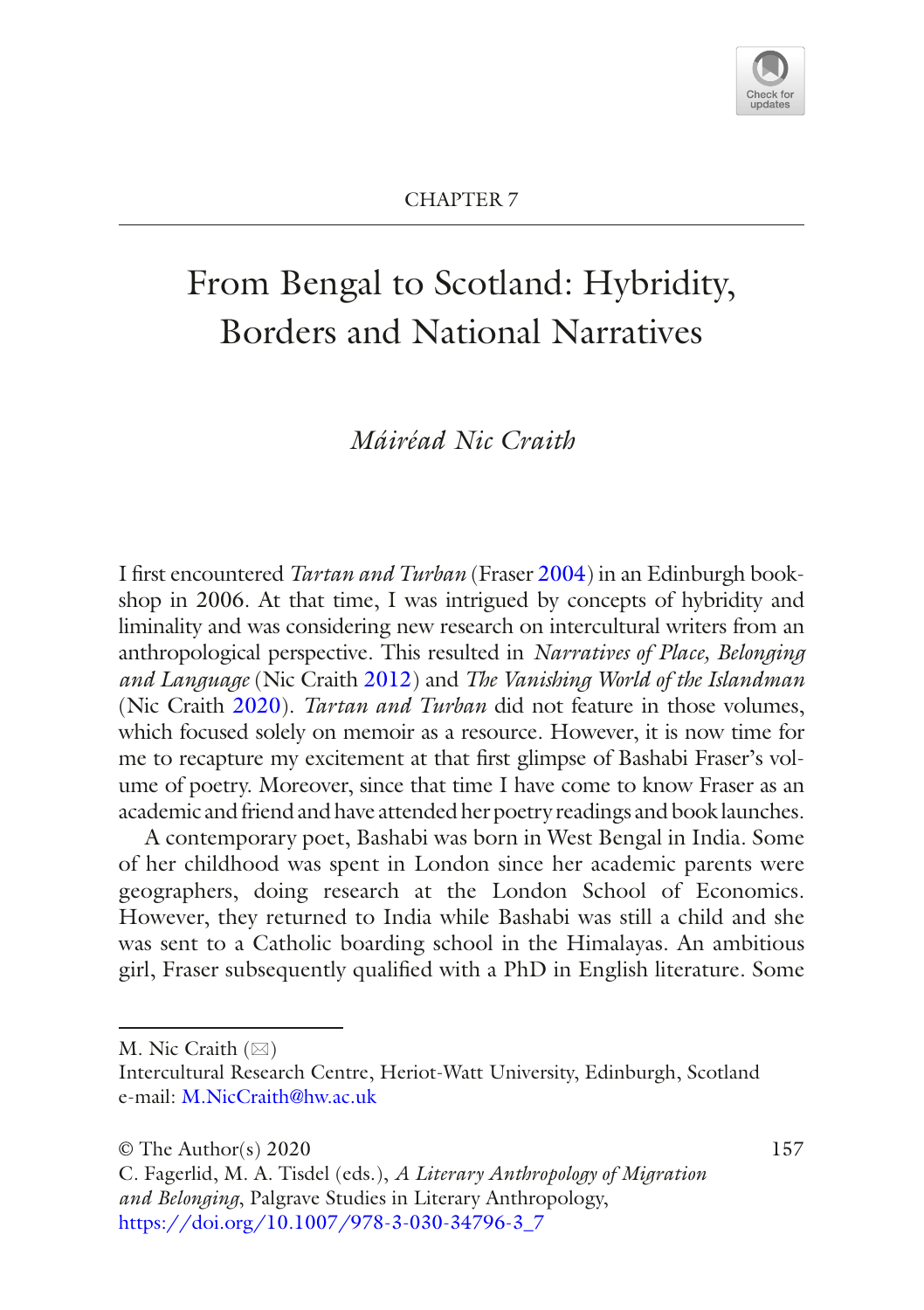of her doctoral research was conducted in Scotland. Fraser began her professional academic career in India but moved to Scotland to marry Neil Fraser, an academic at the University of Edinburgh. Until recently, Bashabi was professor at Napier University in Edinburgh and is now Professor Emerita there, as well as Director of the Scots Centre for Tagore Studies. As a Royal Literary Fund Fellow, she also enjoys an academic writing position at the University of Dundee. As well as publishing poems in other anthologies, Fraser has already published six volumes of poetry which reflect both her personal journey as well as an emerging sense of identity.

Bashabi Fraser is a "New Scot"—a term that is commonly used to describe post-1945 immigrants in Scotland. As a Bengali, her country was previously part of the British Empire. This chapter appraises Fraser's exploration of her self-identity as a "new Scot" with roots in India. It asks how her collections of poetry creatively span the world she has left and the country in which she now lives. The analysis queries how this "new voice" represents the ongoing relationship between Scotland and Bengal—a relationship which has historical as well as contemporary significance (Bryant [1985;](#page-21-1) Buettner [2002\)](#page-21-2). It has evolved over centuries from the key role played by the East India Company as an employer of Scots in India through to the influence of the Scottish Enlightenment in the eighteenth and nineteenth centuries. Six Scottish governor-generals and viceroys ruled India during this time. Scottish missionaries and advocates also played a highly influential role there. Scots were highly significant in the development of tea and jute industries in India (Sharma [2011](#page-23-0); Stewart [1998](#page-23-1)). This contribution explores the narratives of hybridity, displacement and belonging that are represented in Fraser's poetry collections and their relevance for the process of migration more widely. The chapter employs theoretical perspective of postcolonialism and draws on Fraser's transnational positioning in her personal narratives as well as her academic work on Scottish Orientalism.

## POETRY AND LITERARY ANTHROPOLOGY

Since the relationship between literature and anthropology more widely is the focus of this volume and the series as a whole, the debate will not be rehearsed here. Suffice it to say that the debate has many strands—(1) whether the works of anthropologists can be considered literary pieces and (2) whether literature is an appropriate resource for anthropologists. The focus here is on the second strand—with reference to poetry in particular. Poetry already has visibility in the field of anthropology. A number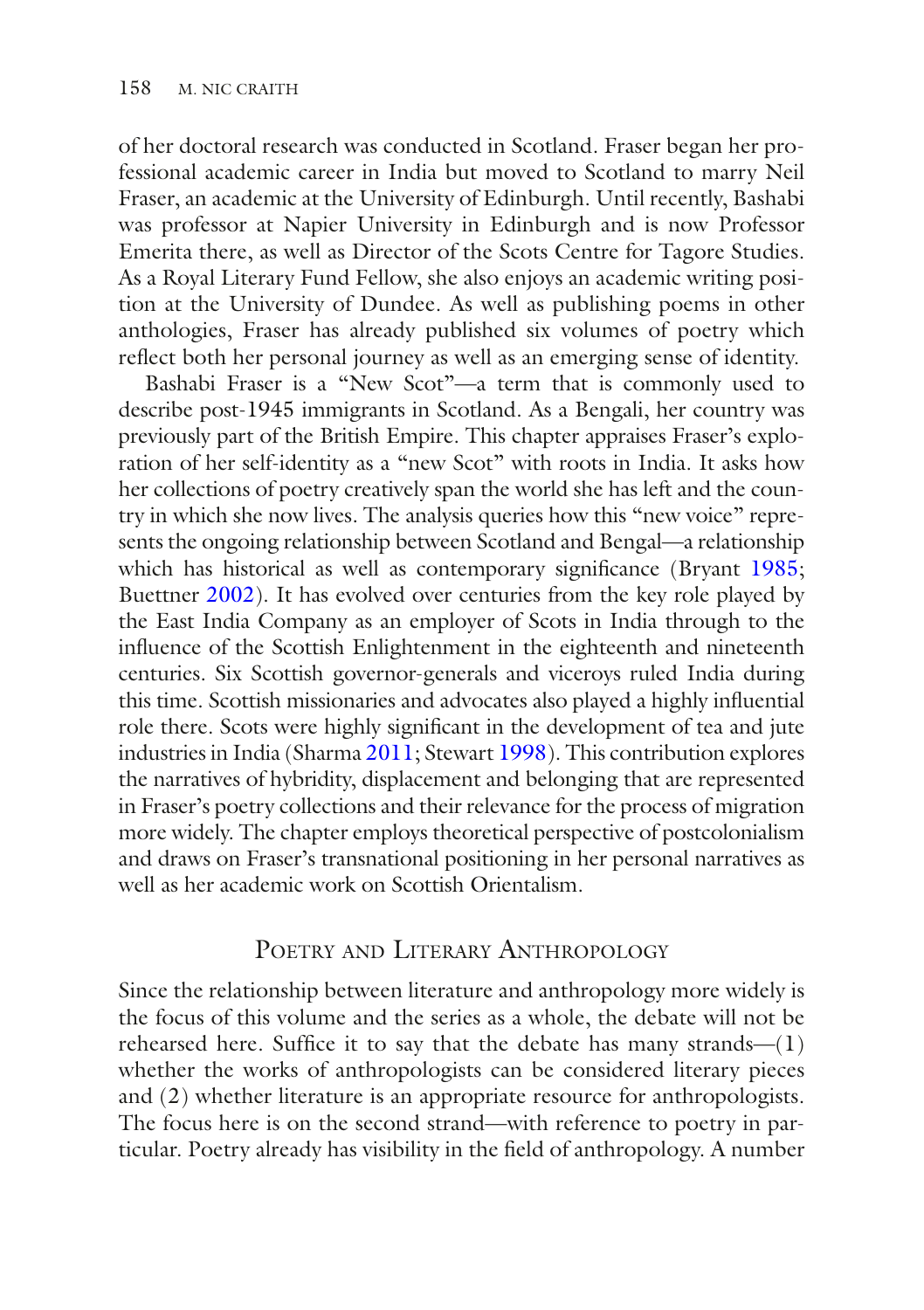of ethnologists are themselves poets and have expressed their anthropological concerns in verse—(i.e. strand 1). Well-known ethnographic poets include Michael Jackson [\(1989\)](#page-22-2), Dell Hymes [\(1993\)](#page-22-3), Stanley Diamond ([1986](#page-21-3)), Renato Rosaldo ([2001](#page-23-2), [2006\)](#page-23-3), Nathaniel Tarn ([2002](#page-23-4)) and Natasha Trethewey [\(2006\)](#page-23-5). The Society for Humanistic Anthropology routinely publishes ethnographic poetry and fiction in its journal.

In composing poetry, anthropologists are following in the spirit of Clifford ([1986](#page-21-4)), who argued that anthropological texts are not simply accounts of fieldwork but works of art, even literature. This literary anthropology debate is commonly referred to as the "writing culture" debate which challenged the notion of anthropologists as "objective scientists". A positivistic line of reasoning presupposed an "objective truth" which was "found" by anthropologists during their scientific fieldwork. The classic format for the presentation of this scientific research was the research monograph or a journal essay which followed rigid guidelines and portrayed the anthropologist as a neutral channel of transmission.

In a challenge to this perspective, Geertz [\(1973](#page-22-4), p. 16) argued that all anthropological writings are fictions in that however objective the intention, the anthropological account is always interpreted from a human perspective. This was not to imply that such accounts were false. Clifford ([1986](#page-21-4)) made a useful distinction between fiction and falsehood. Academics in the field of anthropology were not distorting the "truth", but they were interpreting it (Nic Craith [2012](#page-22-0)). From Clifford's perspective, anthropologists were presenting "partial truths". This line of reasoning has been supported by literary anthropologists such as Dawson, Hockey and James, ([1997](#page-21-5)) and Rapport [\(1997](#page-23-6)) who dismiss the representation of fact and fiction as opposite ends of a spectrum. Anthropologists and poets alike are presenting accounts in a form that "rings true" from a human perspective (see Fassin [2014](#page-21-6); Nic Craith and Kockel [2014](#page-22-5); Fagerlid and Tisdal, this volume). This is in keeping with Rapport's argument (Rapport [2014,](#page-23-7) p. 247) that "reality is not other than the stories told about it".

It is not an easy matter for anthropologists to describe the world in front of us. Doty  $(2010, p. 1)$  $(2010, p. 1)$  $(2010, p. 1)$  says: "It sounds like a simple thing to say what you see. But try to find words for the shades of a mottled sassafras leaf, or the reflectivity of a bay on an August morning, or the very beginnings of desire stirring in the gaze of someone looking right into your eyes, and it immediately becomes clear that all we see is slippery, nuanced, elusive." More than anyone else, poets think carefully about the words they choose to describe reality. They are wordsmiths who perceive the world from a unique perspective, They understand that "[p]oetry is much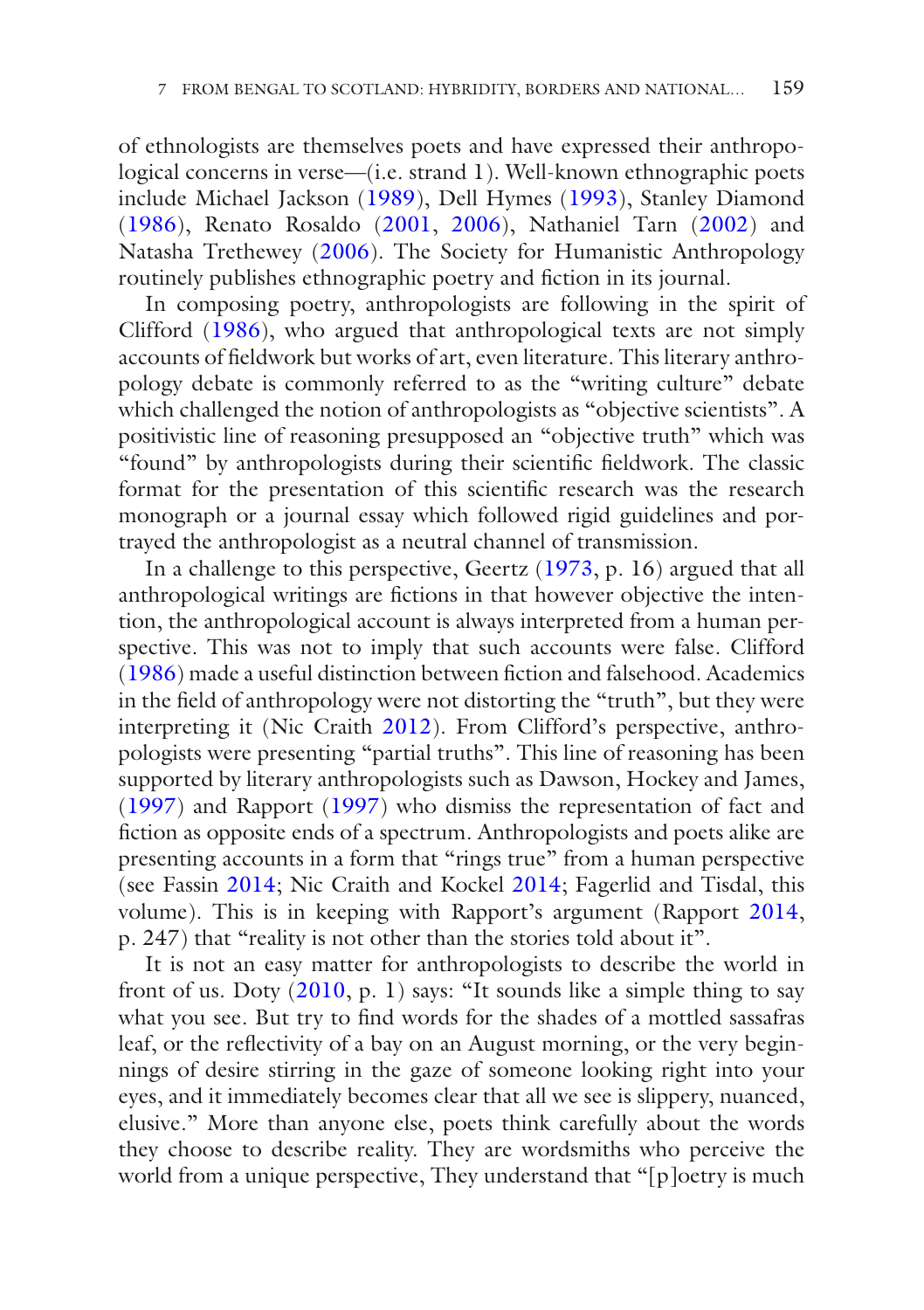bigger than the poem. There is poetry to be found in all human endeavours to understand the world" (Behar [2008](#page-20-0), p. 58).

Poetry imparts information in a manner that is often laden with emotions. Poets present their "truths" in poetic form. Verses are "truth stories" in a particular textual format. Poetry reflects many truths about the reality of everyday life and "poetry in this sense is at once 'data' for analysis and itself a body of generalisations about life that are at least as subtle as what the social scientist normally comes up with" (Friedrich [1996,](#page-22-6) p. 39). Poems can be "brimming with ambiguity, diffusion and personality" (Friedrich [1996](#page-22-6), p. 39). It may be that the emotional nature of poetry renders it a particularly useful resource for anthropologists. Like culture, the nature of poetry is fluid and allusive. The way it is composed and received involves the emotions, cultural understanding and affect. From that perspective, poetry has much to teach anthropology.

Maynard and Cahnmann-Taylor [\(2010,](#page-22-7) p. 4) reinforce this point with the argument that social realist poets "addressing cultural borderlands and tension through verse, have much to teach anthropologists about how poetry can illuminate and enhance our understanding of cultural and historical practices". They point out interesting parallels between the rise of experimental writing in the field of anthropology and the decline of rigid orthodoxies. They write: "With the post-modern critique of ethnography, classic terms such as 'pattern' or 'structure' have given way to 'disjunctive' nouns like *pastiche* or *mélange*" (Manyard and Cahnmann-Taylor [2010](#page-22-7), p. 4). In writing poetry, anthropologists are blurring the boundaries between personal voice and scientific truth—and de-privileging the traditional scientific monograph.

This chapter focuses not so much on whether poetry is a credible form of "raw data" for anthropology but what form of "raw data" it provides for anthropologists. In raising this question, one immediately hears two issues of concern. The first of these is the charge of "armchair anthropology" (Nic Craith [2012\)](#page-22-0). The anthropologist has read literature rather than actually engaging with the field. However, this ignores the fact that most literary anthropologists supplement the reading of the text with participant observation. Nigel Rapport's work on E. M. Foster (Rapport [1994](#page-23-8)) is a classic example of the "zig-zag methodology" between text and fieldwork. Moreover, as Ulf Hannerz ([2016](#page-22-8), p. 4) has pointed out, some of the best anthropologists were not fieldworkers in the traditional sense. Instead, they harnessed literature for their insights.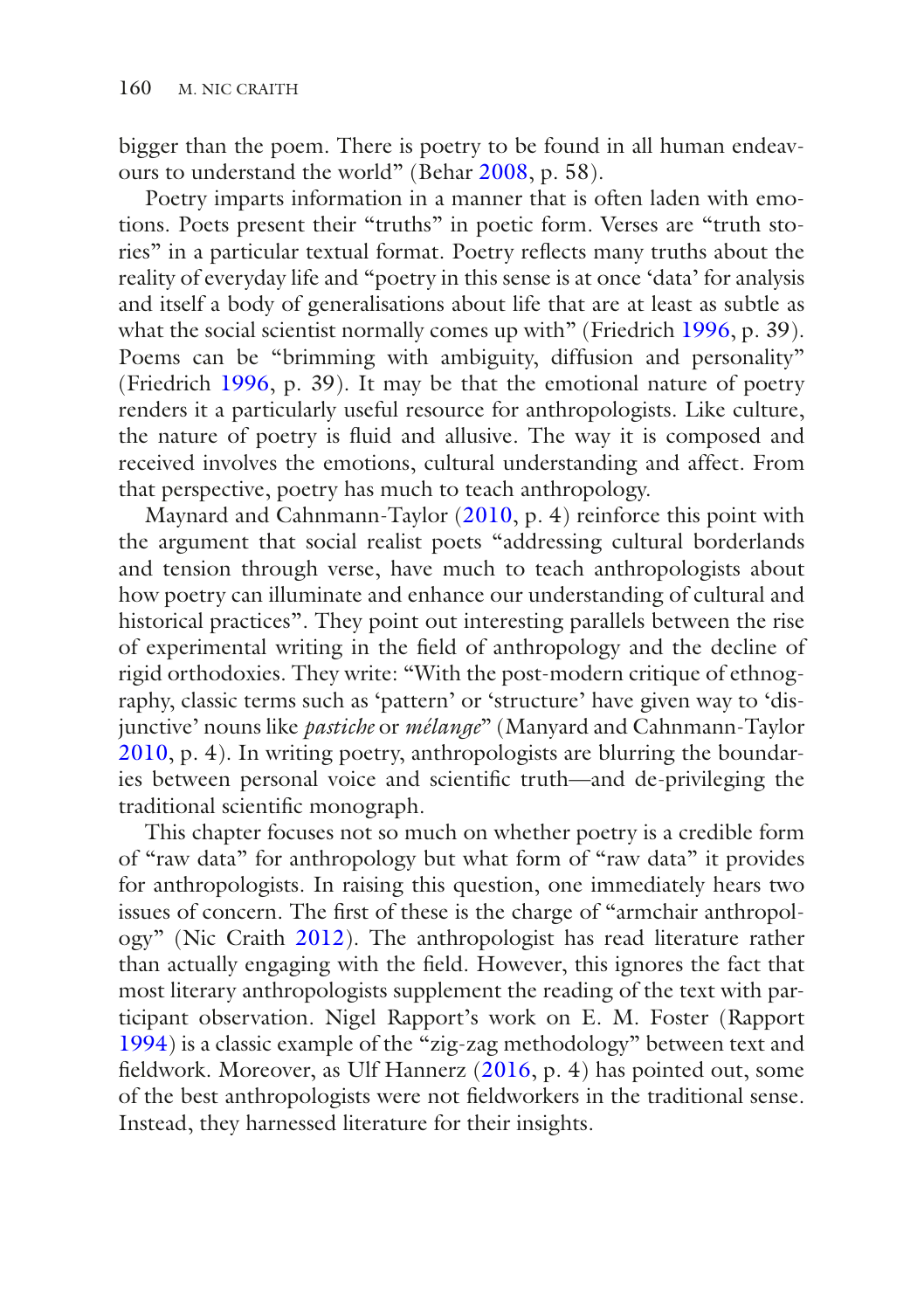In this chapter, I am responding from an anthropological perspective to poetry composed by Bashabi Fraser. While my methodology has involved close reading of her six poetry collections (i.e. armchair anthropology), I have interviewed the author and attended many of her public readings and book launches—a technique which has been described by Ortner [\(2010\)](#page-22-9) as "interface ethnography". I have participated in Scottish-Asian cultural festivals in Scotland. The chapter has required physical engagement with the sites referenced in her poetry. In other words, it has involved both "armchair anthropology" and practical fieldwork. The crux of the matter in relation to poetry as a resource for anthropology is not just the fact that it is a literary source but more the type of literature that is encountered. Rather than social realist literature, the anthropologist is dealing with poetry—a text that can be personal, emotional or "value-laden". This is the value of poetry as raw data. It offers personal perspectives on reality. It captures the emotional as well as the rational.

#### Hybridity and Cosmopolitanism

In her early poetry collections (Fraser [1997,](#page-21-8) [2004](#page-21-0)), Fraser is described as a Scottish-Bengali poet, which stresses an identity that is part-Scottish and part-Indian, reflecting the later and earlier phases of her life retrospectively. Her first collection of poetry (Fraser [1997\)](#page-21-8) reflects on some of the different places in which Bashabi has lived. Titles of poems in this collection include "A Modern Deluge (Monsoon in Calcutta)", "India", "As a Little Indian Girl Listened" and "With Best Wishes, from Edinburgh". There is a strong sense of Indian identity in these poems. In: "Take the Blue, but Leave the Red and White for Me", the poet muses (Fraser [1997](#page-21-8), p. 34):

So Ganga is our mother Who eases her babe's thirst And we know that Indra answers prayers When heaven in rage bursts.

There is a sense of Scottishness in some other poems, as noted in "Trekking in the Scottish Highlands" when the poet reflects on (Fraser [1997,](#page-21-8) p. 58):

Beating down the bracken beneath our feet We tore glossy branches of holly Dripping with the wetness of winter, promising snow…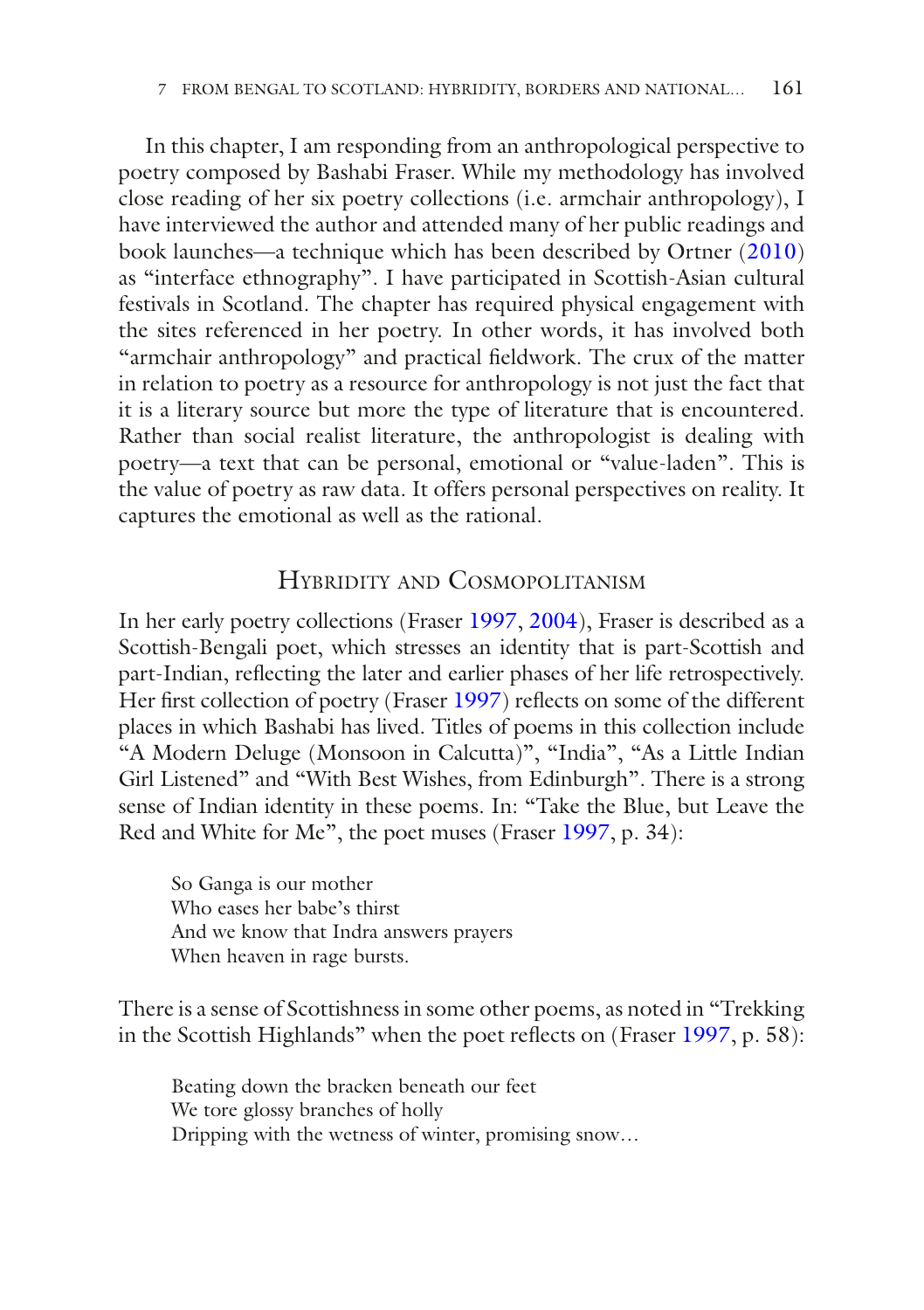Overall, the Indian identity dominates in this volume and there is no sense of fusion (for me at least) in this early collection.

The "Tartan and Turban" section in her second collection of poetry displays a sense of belonging that is more obviously hybrid than that in her earlier compositions. Bhabha [\(2012,](#page-20-1) p. 2) describes hybrid identities as "'in-between' spaces" which "provide the terrain for elaborating strategies of selfhood–singular or communal–that initiate new signs of identity, and innovative sites of collaboration, and contestation, in the act of defining the idea of society itself". From this perspective, Fraser is living in an in-between or liminal space that is not fully Scottish, not fully Indian but somehow a blend of both. In the poem bearing that title she writes (Fraser [2004](#page-21-0), p. 76):

Give me your tartan And I will imbue it with The spirit of my race.

Another poem revels in the Paisley shawl—an iconic symbol of Scotland, which has been "brought from the Kashmir valley" (Fraser [2004,](#page-21-0) p. 77). Referring to Edinburgh, the capital city of Scotland, the poet writes (Fraser [2004](#page-21-0), p. 78):

Skyscrapers have marred its peripheral skyline – But the straining streets remind me of Darjeeling

In Scotland, the poet pines for India and in India, she misses Scotland (Fraser [2004](#page-21-0), 91):

I came back to Scotland And longed for the monsoons The flocks flying homewards In the deep sunset glow.

In Fraser's later collections, she is described as a "transnational writer whose writing traverses continents, bringing the East and West together in a blend that is distinctively her own" (blurb on back cover, Fraser [2017](#page-21-9)). This description signals a more cosmopolitan sense of belonging—a concept which has been much debated in recent years. Bhabha ([2012](#page-20-1), p. xiv) argues: "There is a kind of global cosmopolitanism, widely influential now, that configures the planet as a concentric world of national societies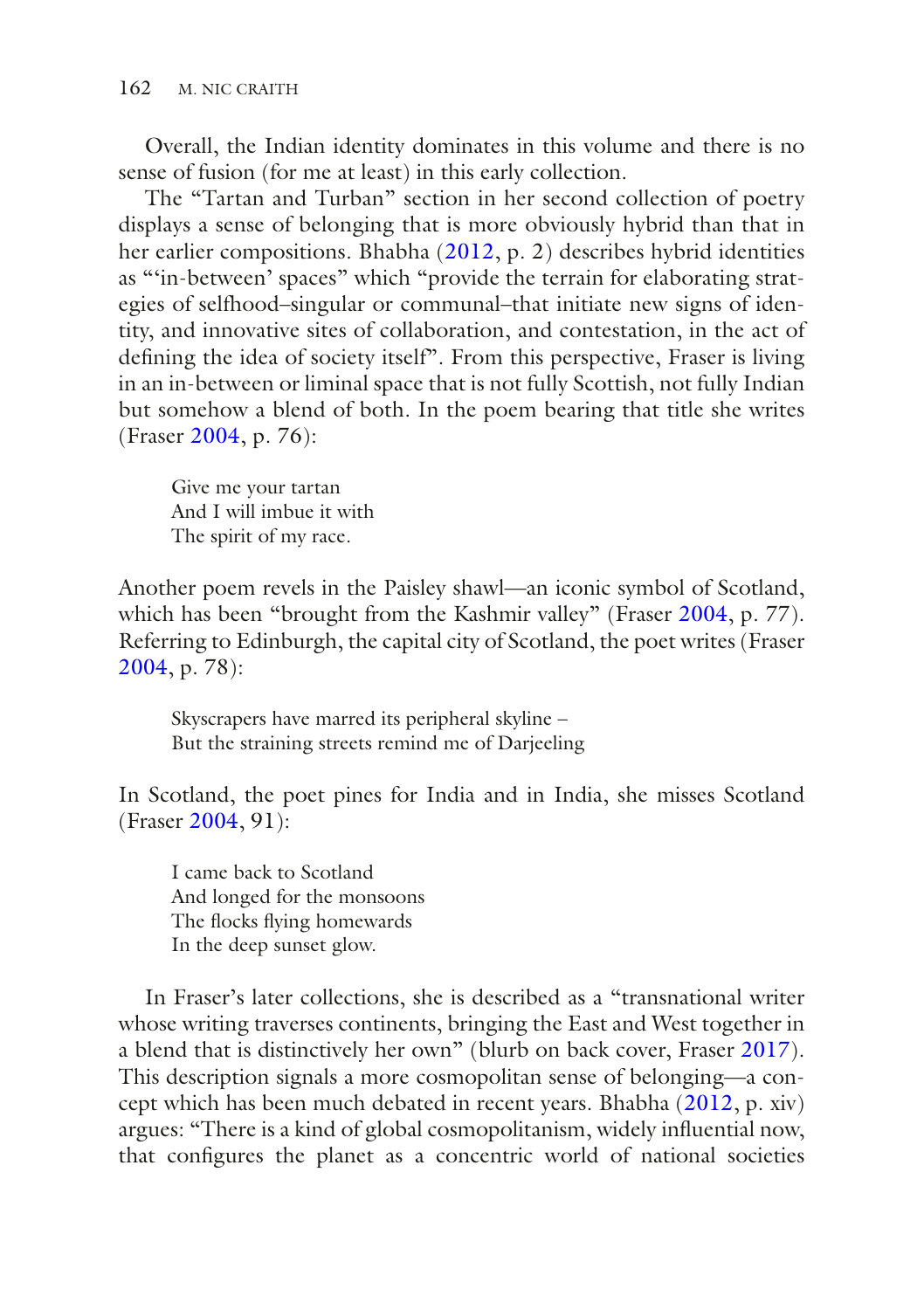extending to global villages. It is a cosmopolitanism of relative prosperity and privilege founded on ideas of progress that are complicit with neoliberal forms of governance, and free-market forces of competition." This is a form of cosmopolitanism that Bhabha [\(2012,](#page-20-1) p. xiv) rejects in favor of "vernacular cosmopolitanism"—a concept belonging to a family of ideas, "all of which combine in similar fashion apparently contradictory opposites: cosmopolitan patriotism, rooted cosmopolitanism, cosmopolitan ethnicity, working-class cosmopolitanism, discrepant cosmopolitanism" (Werbner [2006](#page-23-9), p. 496).

Given the extent of her travel, it is hardly surprising that Fraser's identity is fluid—which is in line with Deleuze's conceptualization of identity as being in motion. In recent years, postmodern thinkers have been keen to stress the fluidity of identity. For Deleuze and Guaratti ([1987](#page-21-10)), identity is always coming into being or "becoming". Sutton and Martin-Jones ([2008](#page-23-10)) suggest that this stance places Deleuze in opposition to other philosophers who focus on "being" rather than "coming-into-being"—hence the rhizomatic image. "It is the simple fact of becoming that is behind the creation of the rhizome, since the rhizome exploits and enjoys continual change and connection, rather than seeking to fix or prevent it" (Sutton Damian and Martin-Jones [2008](#page-23-10), no page number).

The rhizomatic nature of the migrant process is reflected in Fraser's third collection *Ragas and Reels* (Fraser [2012\)](#page-21-11). This volume gives insights not just into Fraser as a cosmopolitan in Scotland but also into the contemporary, wider South Asian community in Scotland and its intercultural and rhizomatic networks in the fields of medicine, education, business and so on. We meet a British Pakistani couple celebrating their wedding in South Asian style at Stornoway and the two young boys tucking into a Scottish breakfast before a Sikh wedding. We encounter the four Sikhs who have built business empires in Scotland as well as an Indian businessman who owns the Sottish traditional whiskey Jura business. The collection celebrates South Asian landmarks in Scotland such as the Madras College at St Andrews, Glasgow's central Mosque and the Hindu Temple in Leith. Each poem in this collection is linked to a photograph by Herman Rodrigues (see Rodrigues [2012](#page-23-11)).

"Ragas and Reels", the poem which gives the title to the collection features a dance company called India Alba. (*Alba* is the Scottish-Gaelic word for Scotland). The company was established in Edinburgh by a Bharatanatyam dancer, and the poem itself captures Indian dance to Scottish music in a manner which appeals to the imagination. The reader can visualize the Scottish-Indian dancers (Fraser [2012,](#page-21-11) p. 61):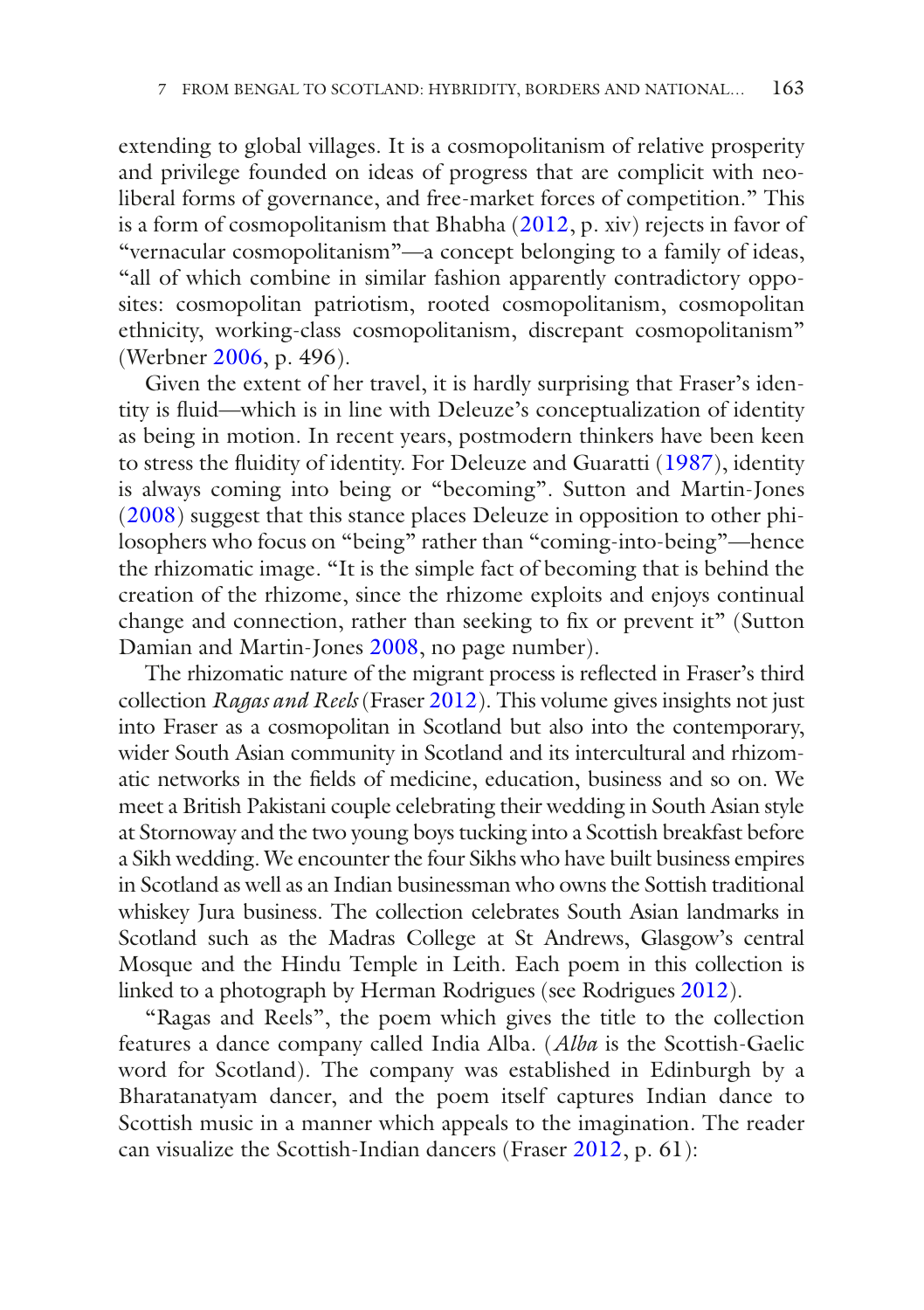The rollicking rhythm from Highland Springs Matched with classical Indian bells Lifts the mist from Burn and Brae

"The Laird of Lesmahagow" pays tribute to Baron Singh, who arrived in Scotland in 1987 and bought an island, which he named Burns Island in tribute to Scotland's national poet. The image of a turbaned Scottish laird is particularly striking (Fraser [2012](#page-21-11), p. 41):

The Laird lives and walks today With his dog along the bay A turbaned Sikh with his scabbard A warrior and a Scottish laird His clan tartan in green and blue Reflects a shared history now renewed.

Food is an important element in any migratory experience and can be a powerful evocator of homes both past and present. In one of the few poems written in Scots (a contested language in Scotland; see Nic Craith [2000](#page-22-10)), Fraser celebrates fusion Indian-Scottish cuisine. In "Suruchi for Guid Taste", for example, she refers to the Scottish-Indian fusion cuisine which is presented in the Suruchi restaurant which was originally established by a Bangladeshi entrepreneur. Our taste buds can savor the vegetarian haggis and salmon tikka!! (Fraser [2012](#page-21-11), p. 73):

For a guid taste o' Scotland wi' Indian sterter There's vegetarian haggis in gram flooer batter, Salmon tikka grillit wi spice tae flavour An skewer kebeb, in a braw feast tae savour.

This volume shows a high level of political awareness on a global scale and draws richly on Indian mythology. In all these collections, Fraser is at once both local and rooted as well as translocal and transcendent. Werbner ([2006](#page-23-9), p. 496) points to Appiah's "cosmopolitan patriotism" ([1998](#page-20-2)), which is entirely rooted but set in a context that is open to diversity and ethnic difference (a perspective that is mildly reminiscent of the Scottish Patrick Geddes's motto: "think global, act local") (Stephen [2015](#page-23-12)).

Ulf Hannerz [\(1992](#page-22-11), p. 252) has distinguished between different types of cosmopolitans who are happy to engage with difference. Local cosmopolitans are (mainly) representative of specific territorial cultures. These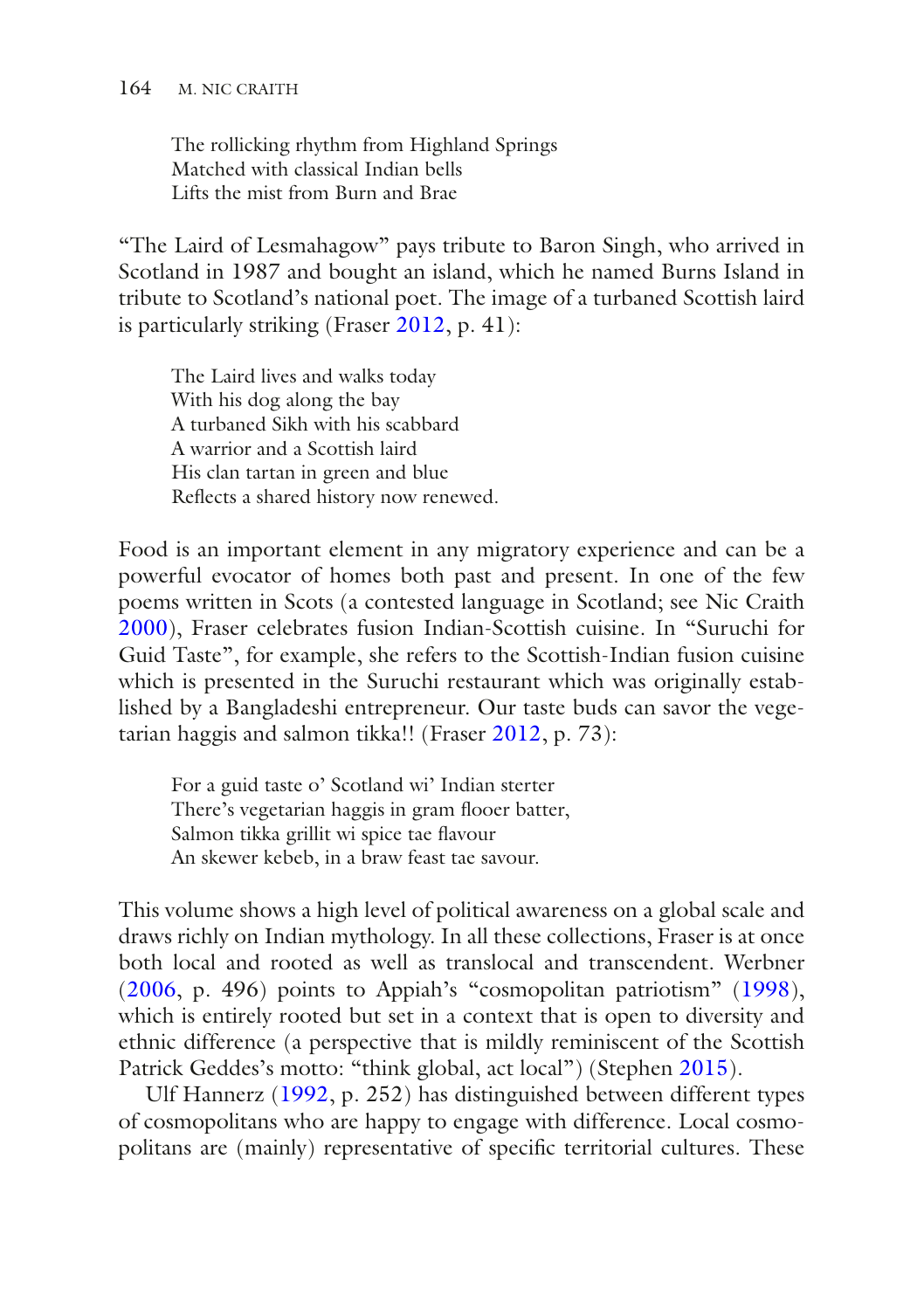are contrasted with travelers who share "structures of meaning carried by social networks" ([1992](#page-22-11), pp. 248–9). Hannerz differentiates between those who travel in their professional capacity (such as journalists or engineers) and migrants or refugees who have little option but to engage with others (usually the host culture).

Clifford ([1992](#page-21-12), pp. 106–7) has reflected on the notion of cosmopolitanism and differentiates between elite cosmopolitans and those who are less privileged such as companion servants, guides and migrant laborers. He argues that these different types may coexist at any one time. Fraser's cosmopolitanism is evidently that of a well-educated, articulate lady who moved for love—leaving behind a secure academic position in India for a new life in Scotland. Her poetry (in my view) expresses a minority perspective in that it reflects on the South Asian experience in Scotland. However, it is not a subaltern voice. Instead, it is a strong, distinctive female voice that speaks to the public in voice that is well-formed and articulate and in the language of the "host" nation.

## Borders and Displacement

With reference to Salman Rushdie's ([1981\)](#page-23-13) novel *Midnight's Children*, which deals with India's transition from British colonialism to independence and the subsequent partition of British India, Bashabi describes herself as a "post-midnight child". She comes from a family that was displaced by the partition of Bengal in 1947 which was an integral part of the subdivision of India. The division was along religious lines. Hindu West Bengal was pronounced a state of India, while the Muslim east side became a province of Pakistan. Bashabi's nation was divided (see Fraser [2008\)](#page-21-13) and her family was "the Other in a divided nation" (Fraser [2004\)](#page-21-0). Indian partition is strongly contemplated in "Ajodhya". The metaphor of slicing India powerfully captures the hurt of partition as voiced by Gandhi as well as the devastation of the destruction of a mosque in the city of Ajodhya (Fraser [1997](#page-21-8), p. 39):

So if you have to slice this woman India You will have to do so, right down every village. And they shot him [Gandhi], and our heritage, Then and again on December 6th, 1992.

Borders and boundaries feature in many of Fraser's poems. In a poem entitled "Tartan and Turban" the poet captures in poetic form the "Othering" process that is central to partition. One cannot draw a border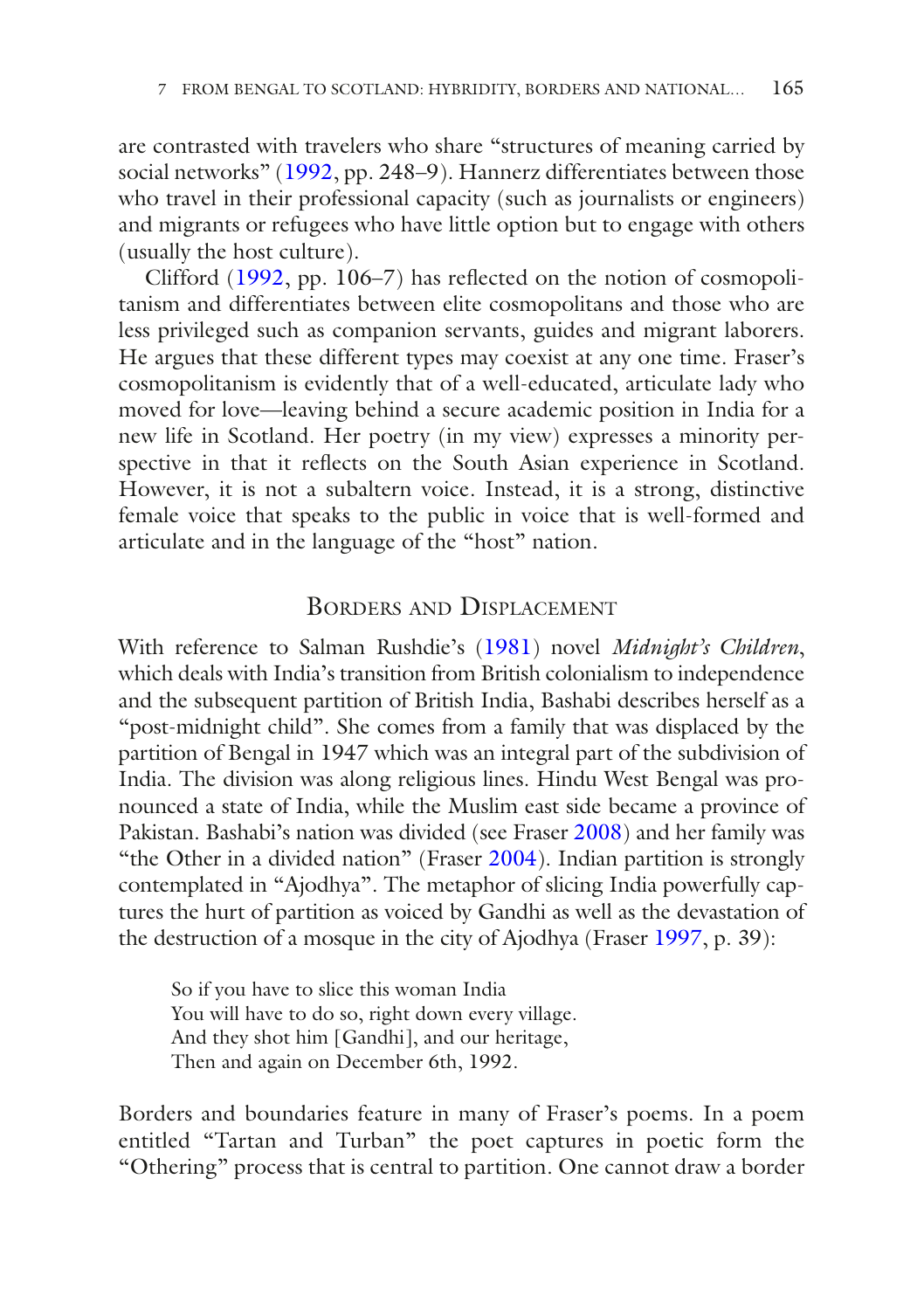around any group without simultaneously engaging in a process of inclusion/exclusion. The final line captures the process of social construction that inevitably occurs when a new border is established (Fraser [2004](#page-21-0), p. 45):

To demarcate the style between One group of characters and Another, to prove that we are Different – central or peripheral.

In a poem entitled "This Land of Mine", the poet muses on different ways of belonging to a territory. This is expressed in the form of what I call "a mirror image" (Fraser [2004](#page-21-0), p. 49):

This land is mine For I was born here This land is yours for you have made it home.

In "Sea Sound", the poet reflects on migrant experiences of commonalities and differences between the land of birth and the new home (Fraser [2004](#page-21-0), p. 55):

Why, I wonder Are my two worlds So different? A cold sea under a light sky And a warm sea underneath a night sky – One stops me at its brink The other lets me dive and sink.

At Sunday service, a Scottish lady asks the poet where she is from. When Bashabi responds that she lives locally in Edinburgh, the Scottish lady persists and asks again where she is really from. Bashabi's daughter is not happy with her mother's response. In the last two lines, Fraser provides a fascinating insight into the difference in attitude between first- and second-generation migrants (see Fagerlid, this volume) (Fraser [2004,](#page-21-0) p. 92):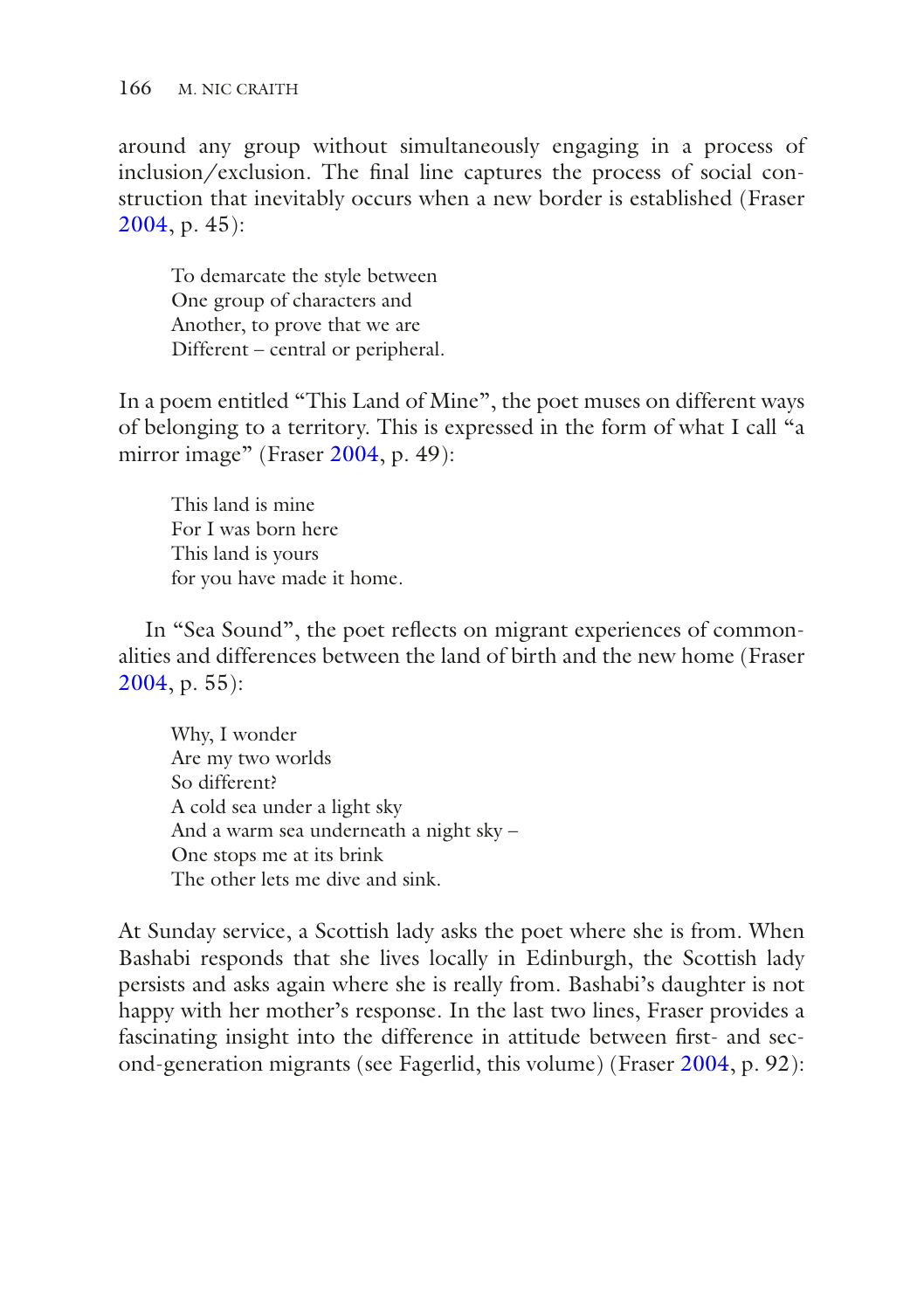In my voice as I said "from India" Which reassured her; but sparks appeared In my daughter's eyes – dark and protesting Drowning my explanation, as they explicitly affirmed, That she was from *here* and not just there.

The pain of partition comes through strongly in *Letters to My Mother* ([2015b\)](#page-21-14), Bashabi's fifth volume of poetry. Fraser says of her mother: "She came from a generation of Bengali women who found themselves displaced by the Indian Partition. Her family had to leave all their property behind" (Fraser [2015b,](#page-21-14) 10). The theme of displacement comes through in many of these poems. In a poem entitled "In London Where You Were", Fraser addresses her mother in the following terms. Her poetic lines capture the cyclical (and sometimes ironic) nature of migration (Fraser [2015b](#page-21-14), p. 25):

Your granddaughter is now a Londoner Just as you were half a century ago, my Ma

The nature of return migration is further rehearsed in a poem entitled "A Confluence". To her mother Fraser notes (Fraser [2015b,](#page-21-14) p. 29):

Your knowledge had the breadth of the Ganga Your serenity in the face of my frustration, mirrored Your pragmatic calm of Tay on reflective days.

This is mirrored in the experience of her own daughter—her mother's granddaughter. In poetic verse, Fraser captures her daughter's transcendence of both Scottishness and Indian-ness in giving Scottish voice to Indian vocabulary (Fraser [2015b,](#page-21-14) p. 29):

As your granddaughter picked up the tone Of her Scottish comfort zone, and gave voice To Tay's meditative volubility.

The absurdity of borders is captured in verse in many poems in *The Homing Bird*, Fraser's most recent volume. The image of a knife "slicing" water is particularly evocative (Fraser [2017](#page-21-9), p. 16):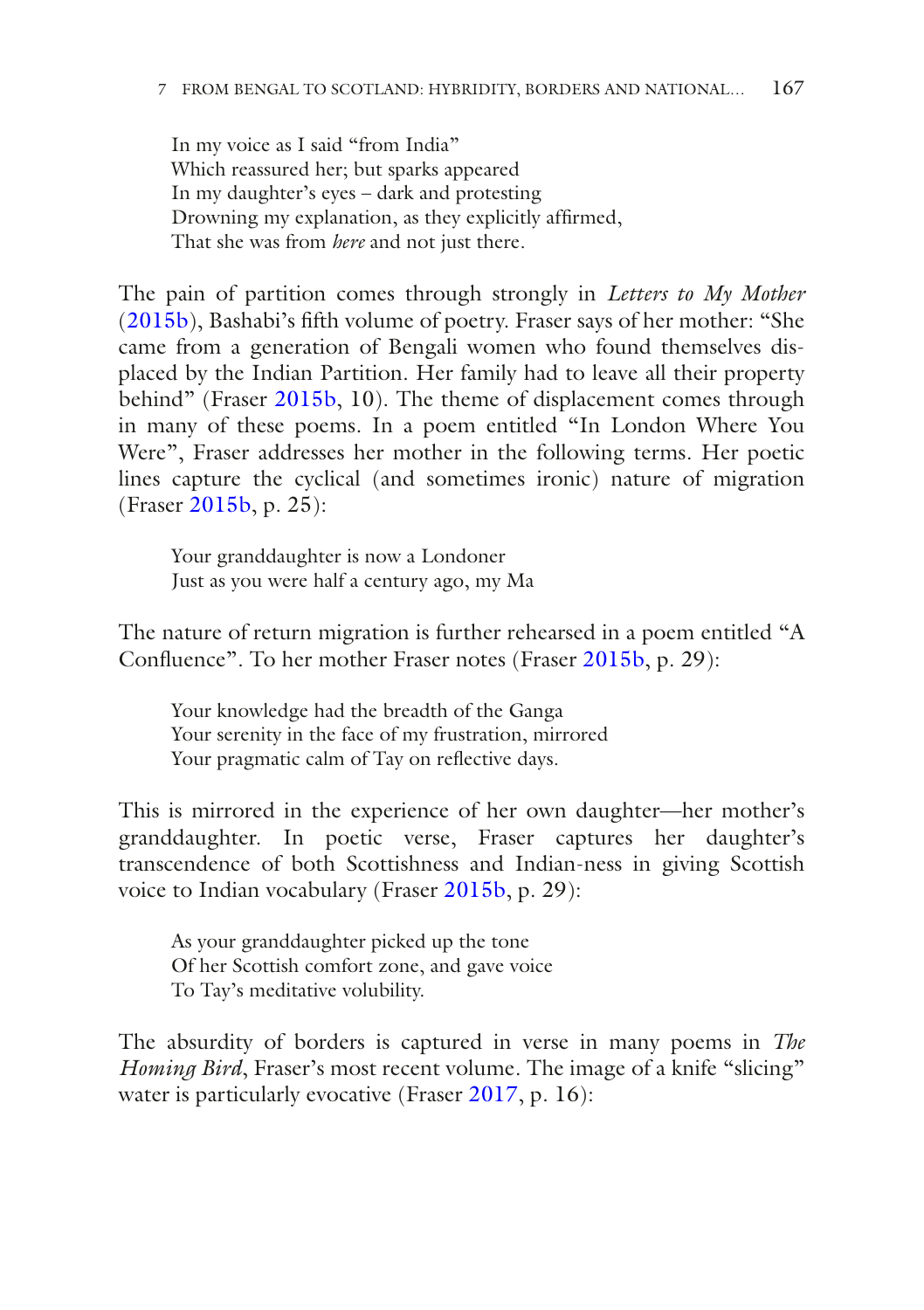This border that cuts like a knife Through the waters of our life Slicing fluid rivers with The absurdity of a new myth That denies centuries Of friendships and families.

The same wall that offers security to one person is a threat to another. The poetic image of wallers cementing fear is particularly resonant in contemporary times (Fraser [2017,](#page-21-9) p. 18):

So while walls shut out Suicide bombers, harvesters, employees Of the starving free, they shut in The waller who cements fear In brick and stone, in suspicion born, Of segregation that grows Without association with the Other – The unknown face of foe.

*The Homing Bird* (Fraser [2017](#page-21-9)) references the "home" cities of Edinburgh and Kolkata and displays the fluidity of relationships that migrants have with their different homes. In part 1, "Kolkata", the poet queries (Fraser [2017](#page-21-9), p. 5):

Kolkata do you miss me?

While in part 2, "Edinburgh", the poet asks (Fraser [2017,](#page-21-9) 14):

Will you mistake me for a visitor?

The poet notes the change of pace as she moves from one city to another and evocates the emotions that accompany migrants on their physical journey from one location to another (Fraser [2017](#page-21-9), p. 12).

So my pace has changed as I embrace Edinburgh, exchanging tropical abandon For temperate caution, adjusting my lens From streets that sagged with the weight of a populace To wonder where the people have all gone In Edinburgh.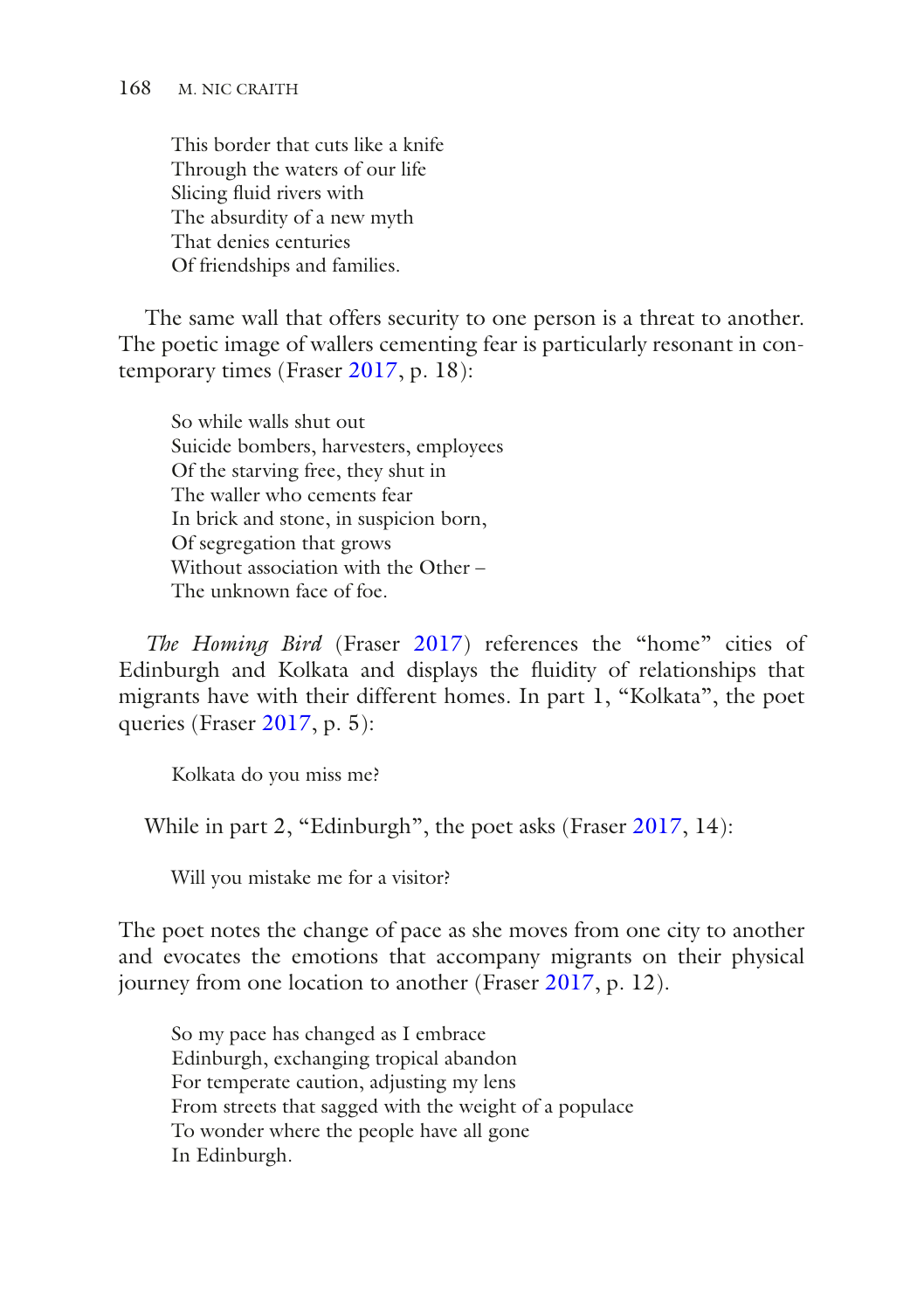## REFRAMING SCOTLAND'S PEDAGOGICAL NATIONAL NARRATIVE

Homi Bhabha [\(2012,](#page-20-1) 145) suggests that every nation has its own pedagogical (or linear) narrative. He defines this as a narrative which identifies a fixed point of origin and traces a continuous history to the present day. He describes this narrative as "pedagogical" since it is used to legitimize the nation as a unit (or family) of people. The narrative is the story of the tribe from past to present and from the present into the future and can also be related to Anderson's [\(1983\)](#page-20-3) concept of an "imagined community". Bhabha argues that pedagogical narratives are shaped by a "continuist, accumulative temporality" (Bhabha [2012,](#page-20-1) p. 145).

The reframing of Scotland's linear narrative is evident in much of Fraser's poetry but is especially prominent in *From the Ganga to the Tay* (Fraser [2009a](#page-21-15)). This is an epic poem of 2,050 lines. This composition consists of a dialogue between the Indian river Ganga and the Scottish river Tay. The poem is beautifully presented and the lines of poetry are flowing like a river. This epic poem adds a historic layer to Bashabi's fused Scottish-Indian identity. It displays a strong historic consciousness as it traces the growth of civilization in both Scotland and India. Lines in this poem point to common shared experiences in both countries. It illustrates that although migrants may move from one geographical location to another, the country from which they departed may have encountered very similar historical experiences to the one in which they arrive. The geography changes but the collective memory has much in common. In other words, nothing is left behind. In this instance, the Indian river Ganga, for example, "speaks" of famine years in India (Fraser [2009a](#page-21-15), p. 36):

As famine hit my lower course where bumper crops of rice stood and they were felled swiftly, deftly reaped, and sowed in stores – while millions wept and millions walked and millions groaned and died unmourned, – of hunger and fatigue on my fertile shores.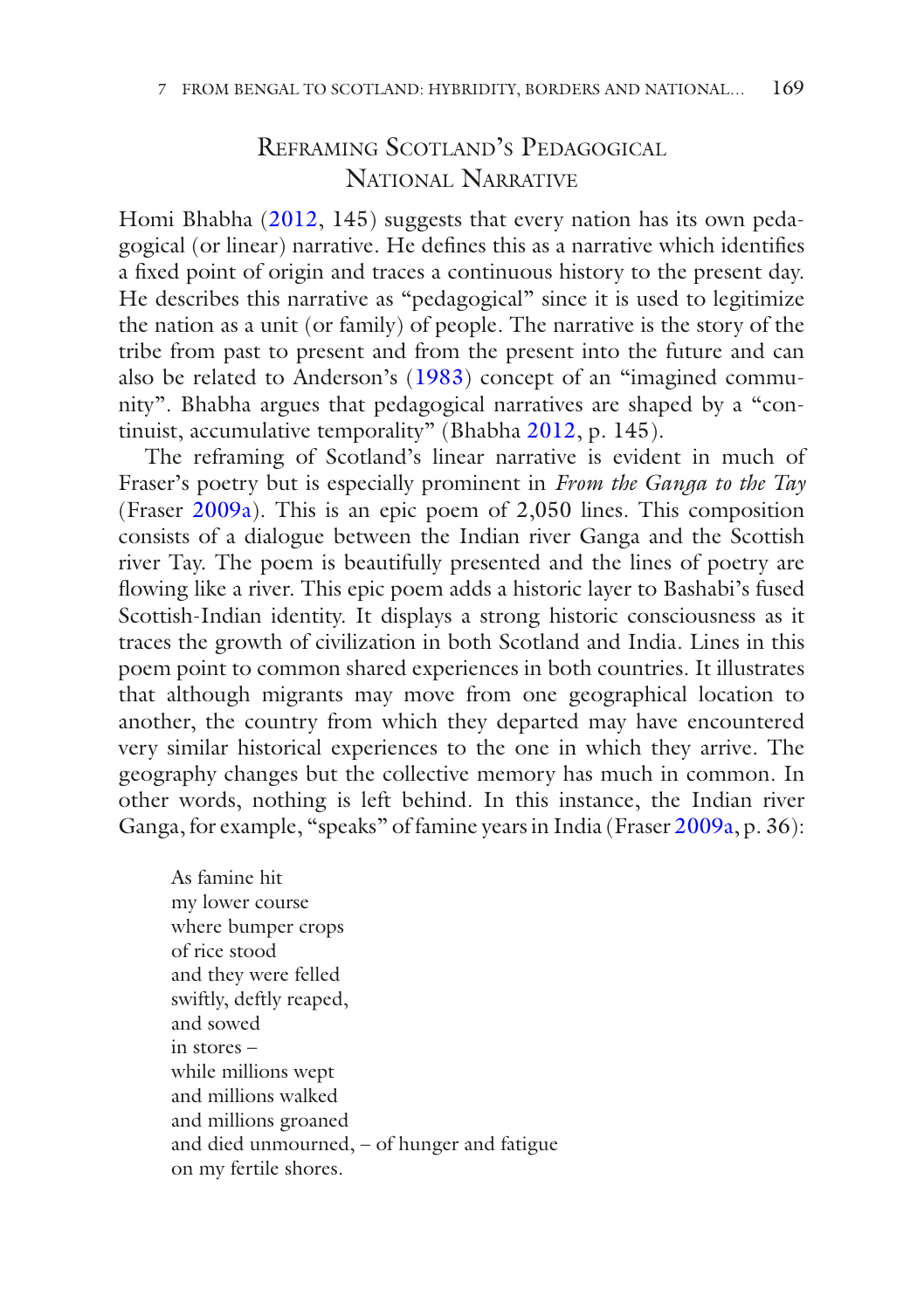The Tay "responds" with a similar, albeit less harrowing, Scottish experience (Fraser [2009a,](#page-21-15) pp. 36–7):

I have not witnessed famine like you but I have seen my sons, who knew the sparseness of the Highlands, leave their home to seek abroad the wealth their land could not afford. The Highland Clearances drove them seeking sustenance elsewhere.

As well as famine and the highland clearances, a key feature of Scotland's national narrative has been the Scottish Enlightenment (McFayden and Nic Craith [2020](#page-22-1)). The eighteenth century was a period of rich intellectual endeavor in Scotland which emphasized the ability of every individual to think for himself or herself (Davie [1961\)](#page-21-16). Scotland made a distinctive contribution to the Enlightenment and shaped, for example, the impulse toward American independence (Berry [1974](#page-20-4)). Broadie ([2001](#page-21-17), 1) defined the Enlightenment in Scotland as "the demand that we think for ourselves, and not allow ourselves to develop the intellectual device of assenting to something simply because someone with authority has sanctioned it". Moreover, the expression of that demand in the public domain would be without fear of penalty or retribution.

Just as India's famine was mirrored in Scotland, Scotland's renaissance was mirrored in Bengal. The British imperial project was the catalyst for the Bengali renaissance which Fraser reframes as having a positive impact. She views this project from what she terms a "pre-Saidian perspective". In this she is referring to Said's [\(1978,](#page-23-14) [1994](#page-23-15) ) attacks on Orientalism as an enterprise which devalued the human dignity of the colonized and in which the primary concern was profit for the empire. Fraser's view is that the educational and cultural reform introduced by Scottish officers in India facilitated an artistic, cultural, intellectual and social movement in Bengal—known as the Bengali renaissance (see Fraser [2005\)](#page-21-18).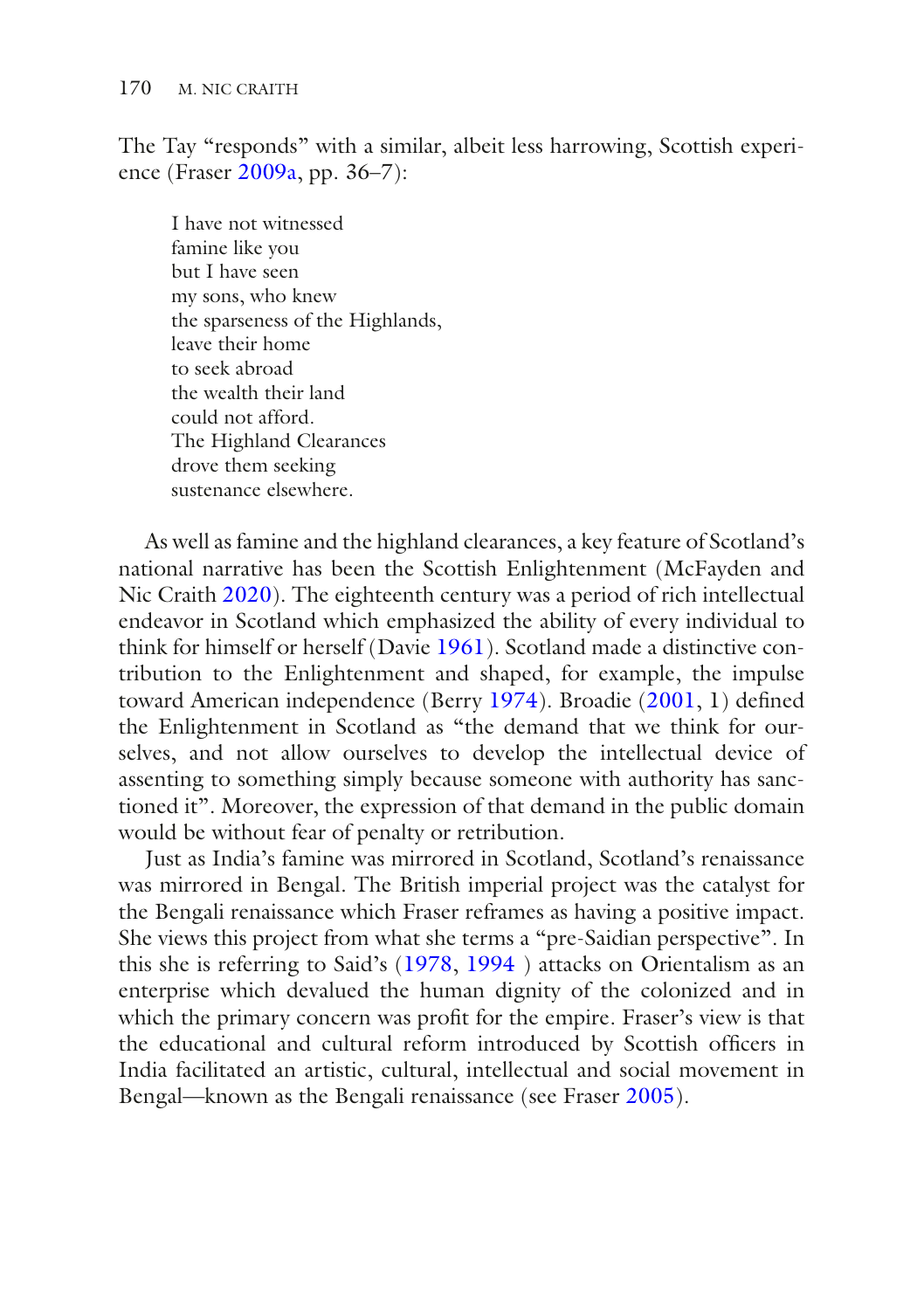This favorable view on Scotland's participation in the imperial project has undoubtedly been shaped by Fraser's own family history. In the preface to the Ganga and Tay volume (Fraser [2009a](#page-21-15), 9–12), the poet explains that her great-grandfather worked for a Scots sahib. There was a very fond relationship between the two of them. Unfortunately, her great-grandfather died when his son (Fraser's grandfather) was only about 12 years of age. The Scottish civil servant looked after her grandfather's education and helped him secure some work. When the Scotsman and his wife were returning to Scotland, they offered to bring Fraser's grandfather back "home" with them. Given that his mother was widowed and that he felt responsible for his brothers and sisters, her grandfather declined the offer. It was greatly appreciated however and the offer has never been forgotten by Bashabi's family.

Fraser, however, does not view the Scottish imperial project as a "oneway" process. While acknowledging the intellectual benefits that Scotland brought to India, she also highlights the benefits to Scotland of its encounter with India. In her *Ragas and Reels* collection, Fraser frames the encounter between India and Scotland as "a two-way process". She writes:

Moments and memories held layers of history which have not been a oneway journey and do not form just a recent phenomenon. The colonial skein weaves these stories together as place-names from the sub-continent find their way to villages, roads, houses, structures and even in an education system – that began in the east and was brought by the travelling Scot from India, to surprise the Scottish landscape with names that have their roots elsewhere. (Fraser [2012](#page-21-11), pp. 119–20)

The two-way dimension of the migrant process features in much of Fraser's poetry. In a poem entitled the "Restauranter", for example, Bashabi explores the significance of curry as a national dish in Scotland. In another poem, she refers to the Indian Tata company, which purchased (and salvaged) the British steel industry at a time when its sales were flagging. Using a poetic metaphor, the poet muses on the "steel" links between two countries and merges metaphors beautifully (Fraser [2012](#page-21-11), p. 69):

Metaphors mix, with the red heat Of metal becoming the slogan Of curries cooked for the host Nation to its expectation.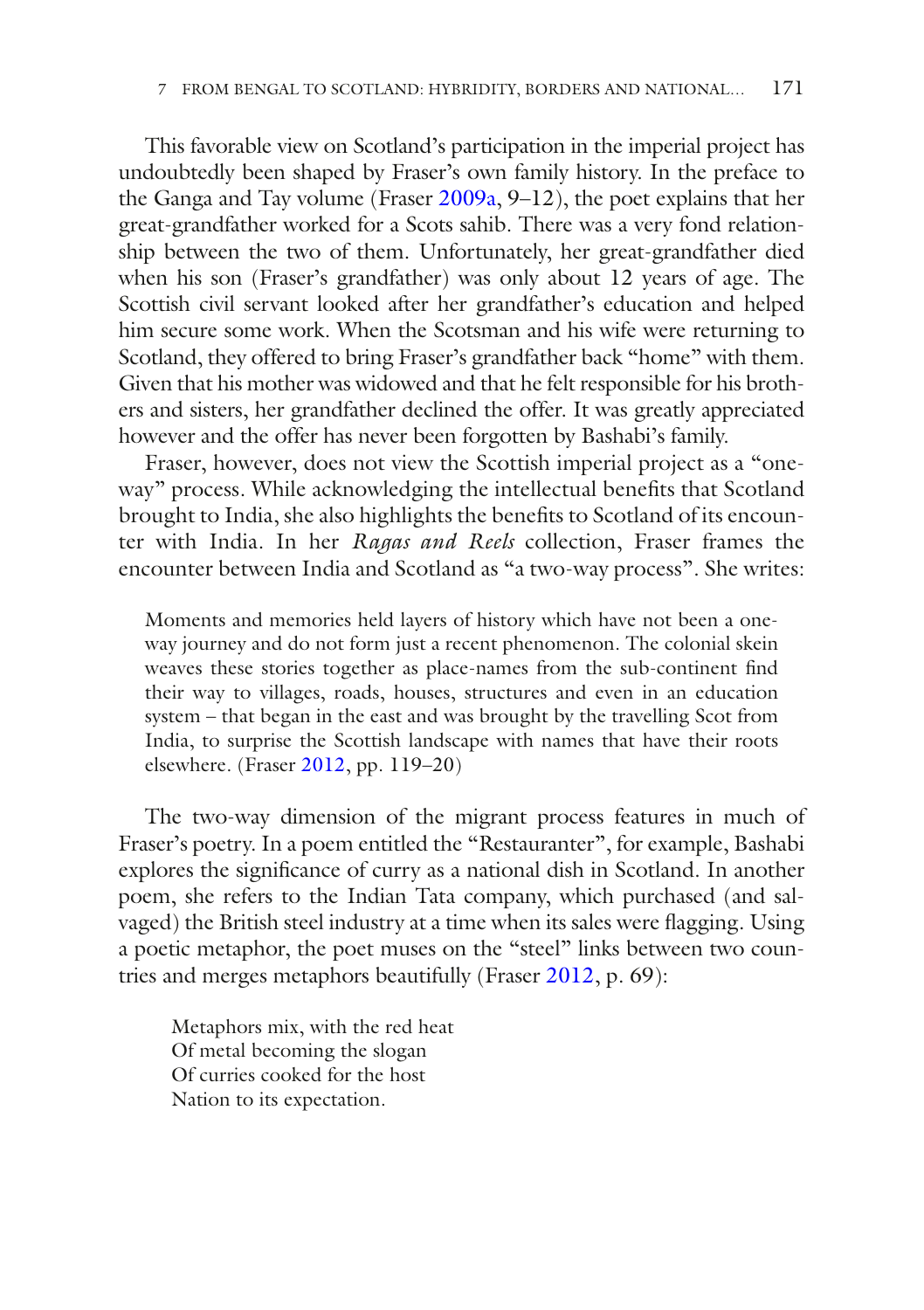Through Fraser's poetry, Scotland's pedagogical narrative has been enlarged, expanded and transnationalized. This also applies to Scotland's performative discourse.

## Reframing Scotland's Performative National **DISCOURSE**

As a poet, Fraser regularly recites and "performs" her own poetry and through her poetry Fraser also engages with Scotland's Performative National Discourse. The concept refers to the way that nationalist icons or symbols are constantly rehearsed in order to maintain a sense of camaraderie or companionship that is horizontal. Bhabha ([2012,](#page-20-1) p. 145) writes that a national culture is performed over and over again: "The scraps, patches and rags of daily life must be repeatedly turned into the signs of a coherent national culture." The people are engaged in producing and re-producing the rituals, traditions and iconic figures of the nation. There are two elements in particular of Scotland's iconography that Fraser has set in a new context: the Scottish intellectual Patrick Geddes and the river Tay, which runs through Dundee.

Fraser's *From the Ganga to the Tay* ([2009a\)](#page-21-15) features the river Tay, which runs through Dundee in Scotland. In composing a conversation between the two rivers, Fraser is not just setting an important Scottish icon in a new context. She is highlighting the inextricable link between Scotland and India and the significance of rivers for the development of civilization in both their own countries and for each other's. Water is required for life and the rivers were a resource for many, including fishermen and those engaged with trade. "Rivers remain a symbol of life-as continuity and a rich source of inspiration for artists and writers" (Fraser [2009b,](#page-21-19) pp. 10–11). With this comment, Fraser is indicating the way literary narratives can contribute to shaping the physical landscape (see McLean [2009](#page-22-12) and Bindi, this volume).

Beginning with Ganga the mother goddess and Tay—the masculine emblem of Celtic heritage, Fraser explores the shared history between the two rivers and the people who lived or worked on them. Rather than focusing on the Tay in an exclusive Scottish context, Fraser sets this river alongside the Ganga in a "conversation" that explores the commonality between them. Fraser's volume of poetry explores the historic association between the two rivers—as the demands of industry evolved. In conversation with Ganga, the river Tay muses (Fraser [2009a,](#page-21-15) p. 33):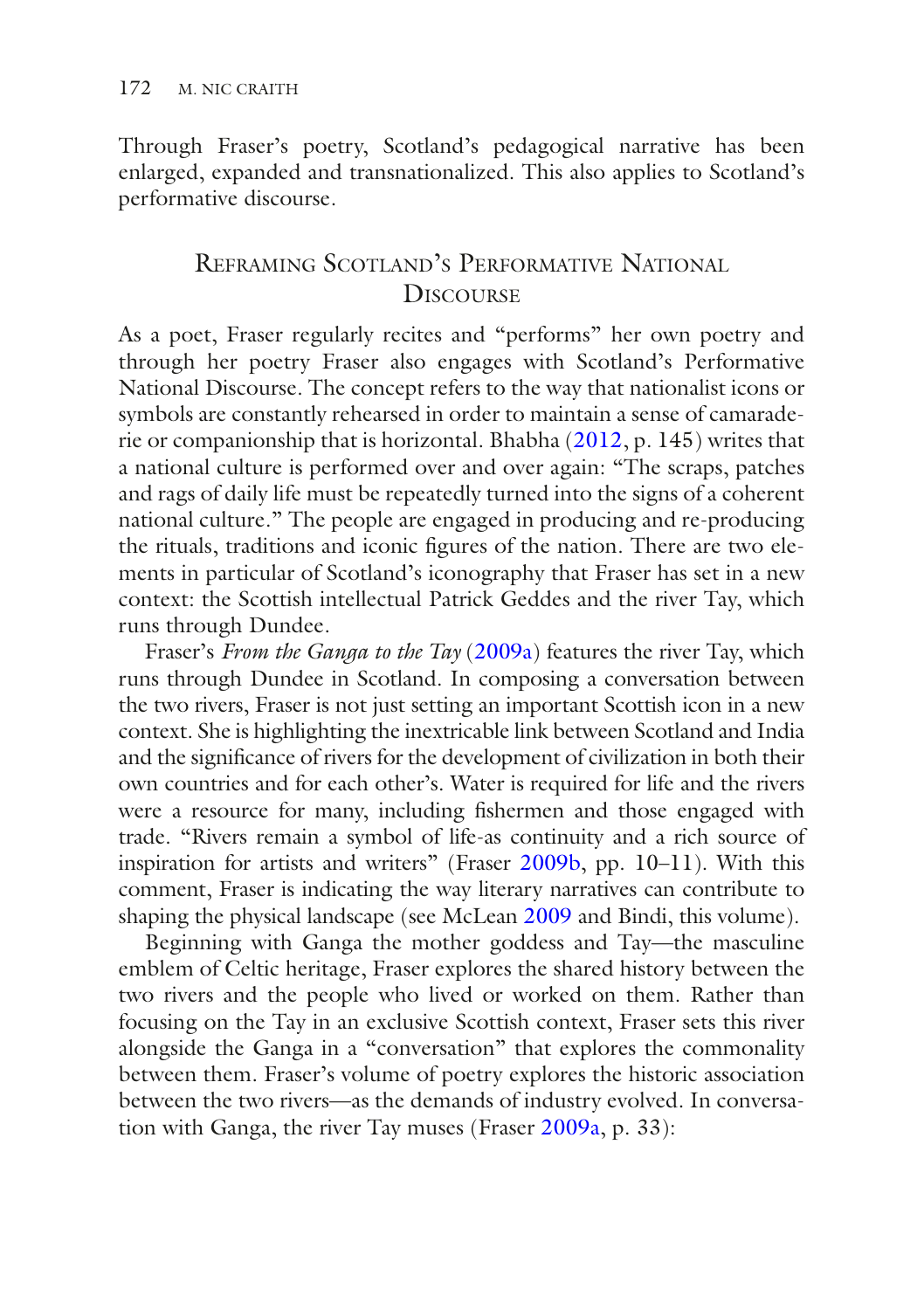Ganga: when my crops fed your factories and Dundee led the world trade processing fabrics from my raw jute – dull brown sheets matted from the rubric of golden yarn – a success story spun out in Cinderella splendour

In a few poetic lines, the poet has captured a wealth of shared history.

Nature, more widely, was a fresh source of inspiration for the twentiethcentury intellectual Patrick Geddes (Boardman [1978](#page-20-5)). A key Scottish intellectual and urban planner, Geddes is much admired for his thinking on education and the environment and is well known for his triad folk, work and place (Kockel [2008](#page-22-13)). The Scottish Geddes (1854–1932) has been described as "[o]ne of the great social thinkers of the late nineteenth and early twentieth century" (Meller [2017](#page-22-14)). Fraser met Jeannie Geddes, Arthur Geddes' widow, when she came to Edinburgh while in the early 1980s. Arthur Geddes was a friend of her parents, whom they had met in London in the early 1960s. Since her return to Edinburgh after her marriage to Neil, Bashabi became quite close to Arthur and Jeannie's children—Claire and Marion. In *From Ganga to the Tay*, the poet creates a pen picture of a Scottish icon that we can immediately visualize (Fraser [2009a,](#page-21-15) p. 41):

I know this man with his penetrating eyes his straggling beard and leonine mane… I have heard his footsteps echo and roam right down to Dwasashamedh Ghat when he touched my holy water and imprinted my loam on a historic visit to may ancient city.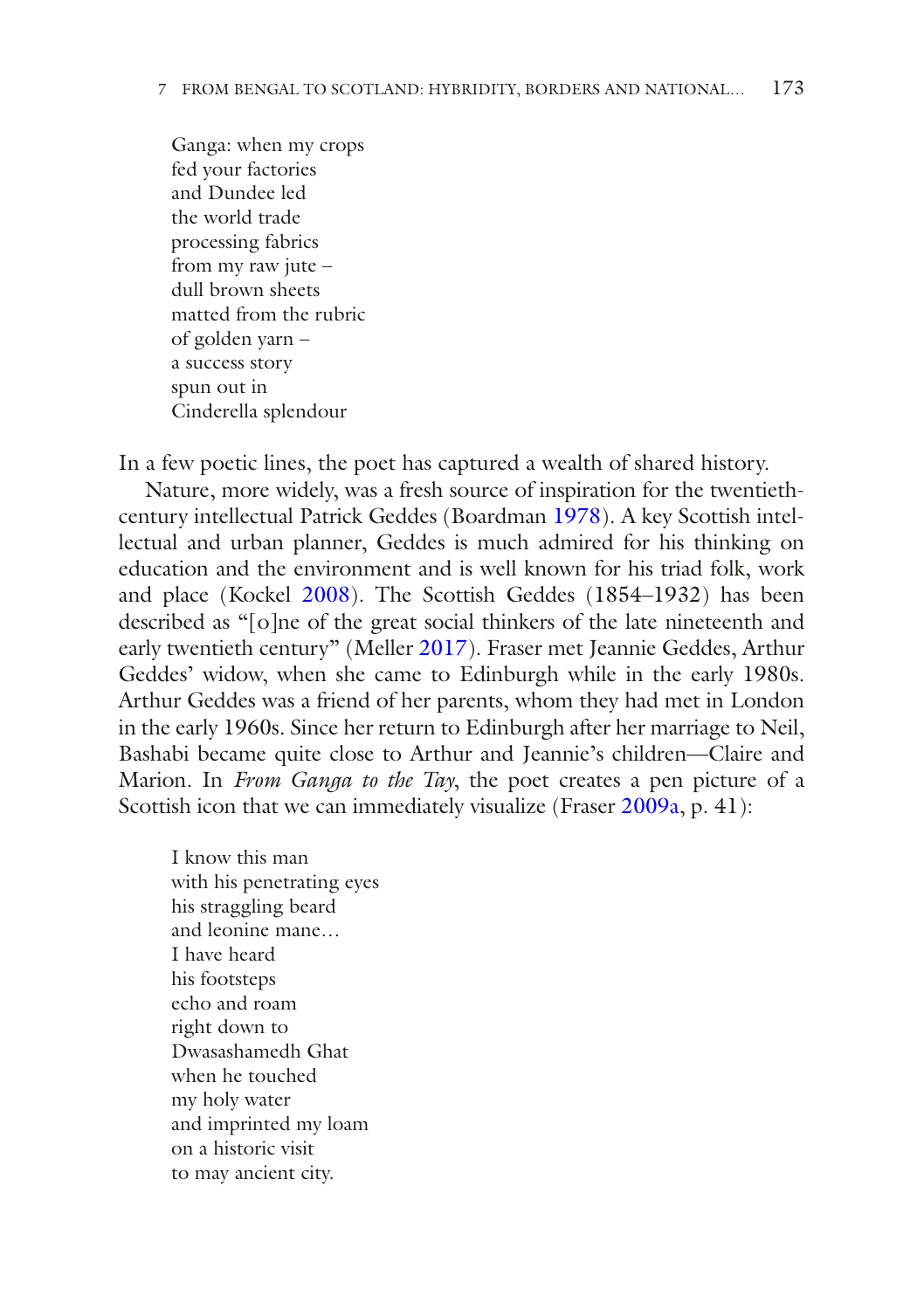Fraser captures Geddes' legacy with the following lines (Fraser [2009a](#page-21-15), p. 41):

It just takes one man with vision and synergy to break man-made dams.

Rather than emphasizing Geddes's role in Scotland, Fraser focused on this Scottish icon's relationship with an Indian Nobel laureate, Rabindranath Tagore, who engaged with Geddes both in person and by letter between the years 1918 and 1930—(and so the mirror image continues—from famine to renaissance to intellectual figures). Both Geddes and Tagore rejected a mechanistic view of education which produced "sausages" rather than individuals. In the spirit of the Enlightenment, both characters emphasized independent thinking. They shared a strong respect for local grounding. As noted previously, the phrase most associated with Geddes is "think global, act local" (Stephen [2015](#page-23-12)). Tagore also emphasized the significance of locality, noting that "the perennial centre of European culture is sure to be in Europe" (Tagore [2017,](#page-23-16) p. x). Both characters had much in common and were convinced in the value of science for education but not in a way that separated technical science from human or social sciences. Instead, they advocated a holistic approach toward education. They were particularly enthused about issues of sustainability.

## WRITING IN A MINOR KEY: ENGLISH (AND SCOTS)

The fact that Bashabi writes in English (and occasionally Scots) rather than in Bengali is sometimes queried. The implication is that Fraser should write in Bengali, since she was born there. Fraser herself ([2004](#page-21-0), p. 197) writes: "For a long time I was embarrassed about writing in English.... Then there was the criticism of writing in a 'foreign language' and a period when poetry was considered 'unfashionable'. So there were years when I largely kept my writing to myself" (Fraser [2004,](#page-21-0) p. 107). The reality, however, is that Fraser first began writing her poetry in English as a child in London. It is the language in which her poems are expressed. One could argue that English has chosen Fraser rather than Fraser choosing English.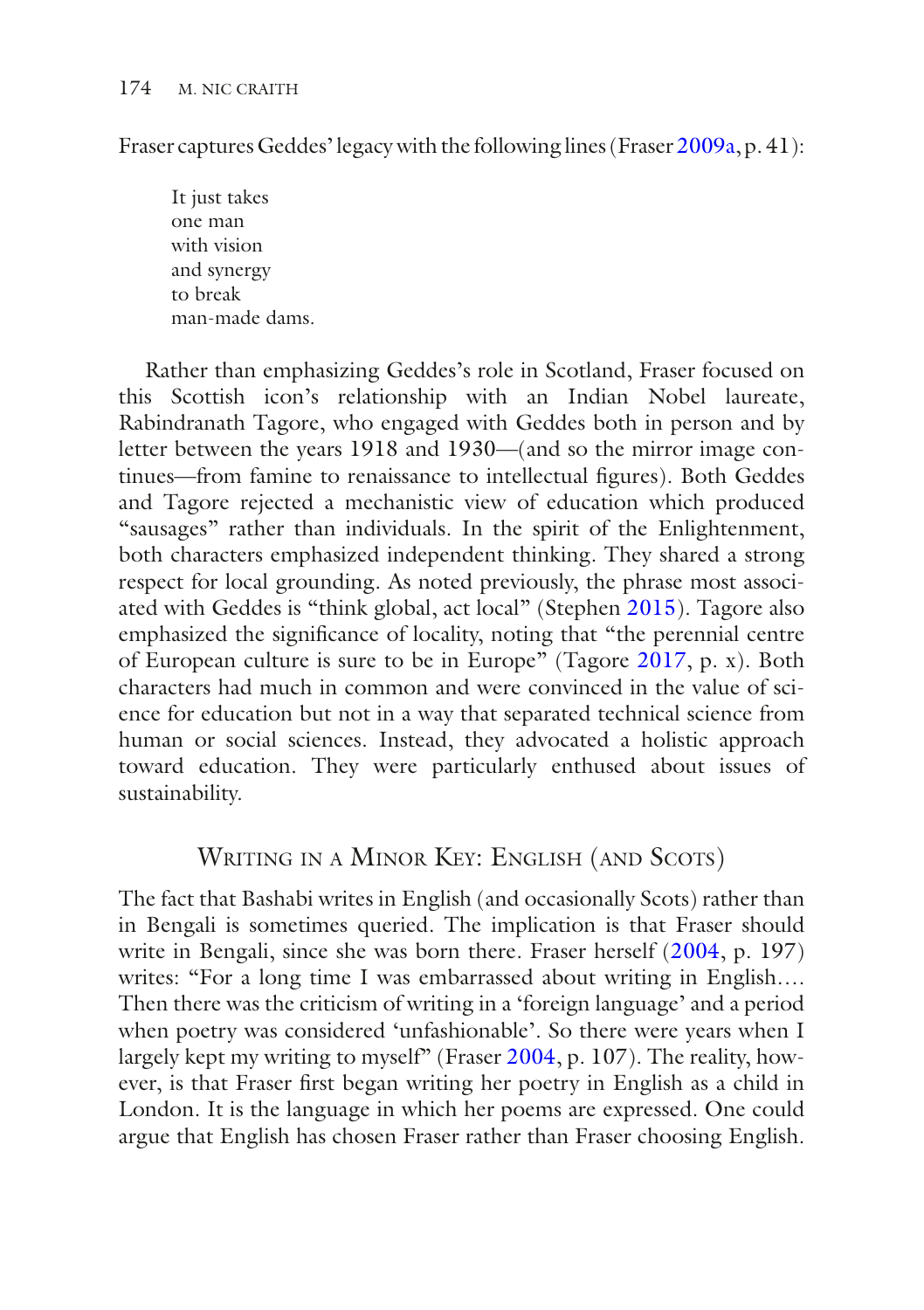This is not an unusual scenario. In previous research (Nic Craith [2012\)](#page-22-0), I interviewed many intercultural writers who publish in a language that is not their mother tongue. Many of these writers suggested they had little choice in the matter of the language of composition. They did not decide in which language to write. Instead, the language chose them. Although Polish was Joseph Conrad's language, he published in English, noting: "it was I who was adopted by the genius of the language, which directly I came out of the stammering stage, made me its own so completely that its very idioms I truly believe had a direct action on my temperament and fashioned my still plastic character" (quoted in Stavans [2001,](#page-23-17) p. 229). This is not unlike the Heideggerian notion of a great poet or a great artist as someone who is "being spoken rather than speaking". In this scenario, "the language is passing through the individual. In fact the language is much greater than the individual" (Steiner [2004,](#page-23-18) p. 205).

In composing in English, Fraser is writing in what Deleuze and Guattari have termed "a minor key". This major/minor key distinction is drawing on musical terminology. "A minor language plays the same tune as the major language, it just plays it in a minor key" (Sutton Damian and Martin-Jones [2008,](#page-23-10) pp. 51–2). Deleuze and Guattari [\(1987\)](#page-21-10) cite the example of Kafka, a Czech Jew living in Prague but composing in German and making it speak in a new way (see Fagerlid and Tisdell, this volume). This "minor key" is part of the attraction of Fraser's work for me. Fraser has taken a language that is global and has forced it into a new shape—one that is neither British nor Bengali but Fraser. In speaking her own language, Fraser is expressing her own distinctive identity, which is neither oppositional nor destabilizing. Instead, she is inhabiting the system and changing it from within (Nic Craith [2015/](#page-22-15)6, Wulff [2018](#page-23-19)).

Fraser's distinctive use of English has been remarked upon in the introduction to *Tartan and Turban*. Jamieson [\(2004,](#page-22-16) p. 14) observes that "[s]he writes in an English that communicates strangeness in the subtlest of manners, like a charming accent upon the familiar, spicing her vocabulary with words from afar as subject matter casts them up". Jamieson draws on a dance metaphor to describe Fraser's unique form of English:

But the strangeness is there too, in the way that the language dances out. Even as syllables accrete English meaning, underlying her work we sense, there are other "logics" that are essentially rhythmic and melodic – and essentially Indian. Sometimes, as if driven by a table player, the syllables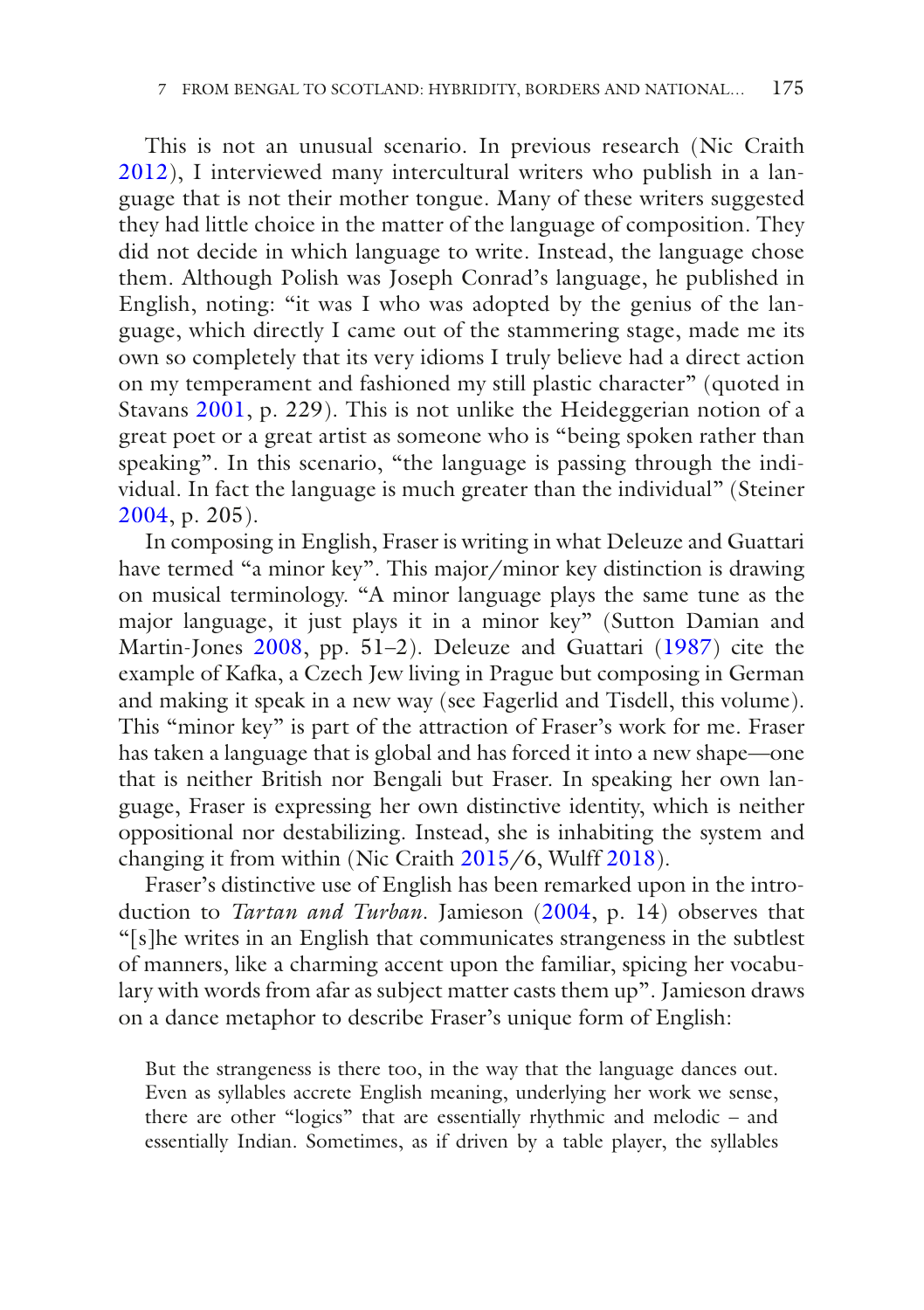dance quickly, keeping strict tempo: at others, swirling long lines suggest a classical Indian musician playing a raga, gathering key notes and improvising upon them, then returning to the silence of the margin and the white space. (Jamieson [2004,](#page-22-16) p. 14)

In his *Imagined Community*, Benedict Anderson [\(1983\)](#page-20-3) recalls the significance of literature and the "print community" for the ongoing definition of a nation (Nic Craith [2003\)](#page-22-17). Literacy or the promotion of literature in a particular language was a key tool of the colonial project (Nic Craith [1993](#page-22-18)). The British Empire, for example, promoted literature and literacy skills in English in countries such as Ireland and India. Fraser captures this in her poem entitled "Literature That Travelled East" in her *Ragas and Reels* collection. Her poetic verse captures the antiquity of Indian literature as well as the impact of English on its ancient philosophy (Fraser [2012](#page-21-11), p. 51):

Macauley's minute in 1835 Brought English as an imposition On the history of a proud nation With its 3000 year old literary life.

The literary project served at once to "civilize" the natives by "empowering" them to speak, read and write in the language of the colonizer. At the same time, it demoted native languages that had no visibility in the education system and lacked the status of a print language (Nic Craith [1993](#page-22-18)). However, the English spoken by the "natives" is not that which was brought over by the colonial project. As a result of her movement from one country to another and one city to another, Fraser has grasped the English language and reshaped it from within. She is no longer embarrassed by her use of English. Instead, she defends it and celebrates its arrival in India in poetic verse (Fraser [2012,](#page-21-11) p. 51).

And with it came the gift of words That would open riveted doors To philosophers and bards Speaking from another shore

When discussing the title of the *Tartan and Turban* collection, Fraser says that she writes "in a language which *is* mine because I write in it" (Fraser [2004](#page-21-0), p. 107). Fraser's poetry has impacted on the English language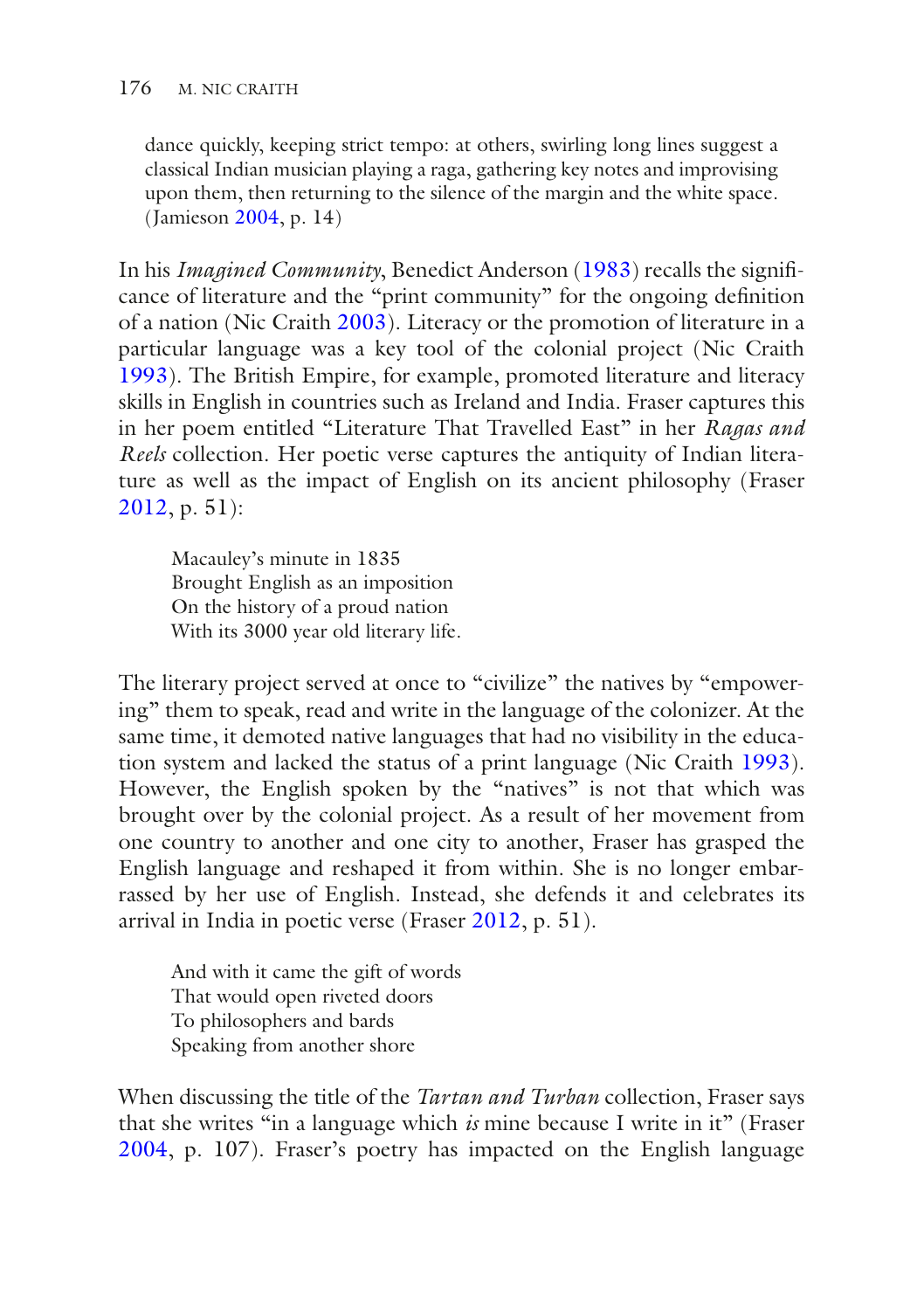which is the majority language of Scotland but it is not just the language that has changed. Scotland has also been recontextualized as a result of the poet taking up residence here.

#### **CONCLUSION**

In this chapter, I have explored how Bashabi's poetry can be harnessed for the field of anthropology. The poems give us a unique insight into what it means to be Bengali in Scotland today. Fraser has given an insider's perspective on what it feels like to live in one country and long for another and to be a transnational Scot in contemporary society. Her thoughts are presented in a language that we can "feel" as well as hear. It also speaks to us more widely of the migrant experience which can involve different geographies and homes but similar collective memories and experiences.

The poet has expressed herself very distinctively in English or in what Deleuze and Guattari call "a minor key". In doing so, she surveys the hybridity of her own identity. As well as expressing her own hybridity, Fraser has reconceptualized the national narrative of her new home into a hybrid narrative. Just as Fraser's identity has been influenced by her physical and emotional journeys from Bengal to Scotland, the narratives of those territories have also been modified as a result of her poetry. Migration is a two-way process and impacts on the "host" community as well as the migrant. Bashabi's verse gives a unique insight into the fluidity of identity and national narratives—an insight which has much to offer the field of anthropology.

#### **REFERENCES**

- <span id="page-20-3"></span>Anderson, B. (1983). *Imagined communities: Reflections on the origin and spread of nationalism*. London: Verso.
- <span id="page-20-2"></span>Appiah, K. A. (1998). Cosmopolitan patriots. In P. Cheah & B. Robbins (Eds.), *Cosmopolitics: Thinking and feeling beyond the Nation* (pp. 91–116). Minneapolis: University of Minnesota Press.
- <span id="page-20-0"></span>Behar, R. (2008). Between poetry and anthropology: Searching for languages of home. In M. Cahnmann & R. Siegesmund (Eds.), *Arts-based research in education: Foundations for practice* (pp. 55–71). London: Routledge.
- <span id="page-20-4"></span>Berry, C. (1974). James Dubar and the American war of Independence. *Aberdeen University Review, 44*, 255–266.

<span id="page-20-1"></span>Bhabha, H. (2012 [1994]). *The Location of Culture.* London: Routledge.

<span id="page-20-5"></span>Boardman, P. (1978). *The worlds of Patrick Geddes: Biologist, town planner, reeducator, peace-warrior*. London: Routledge and K. Paul.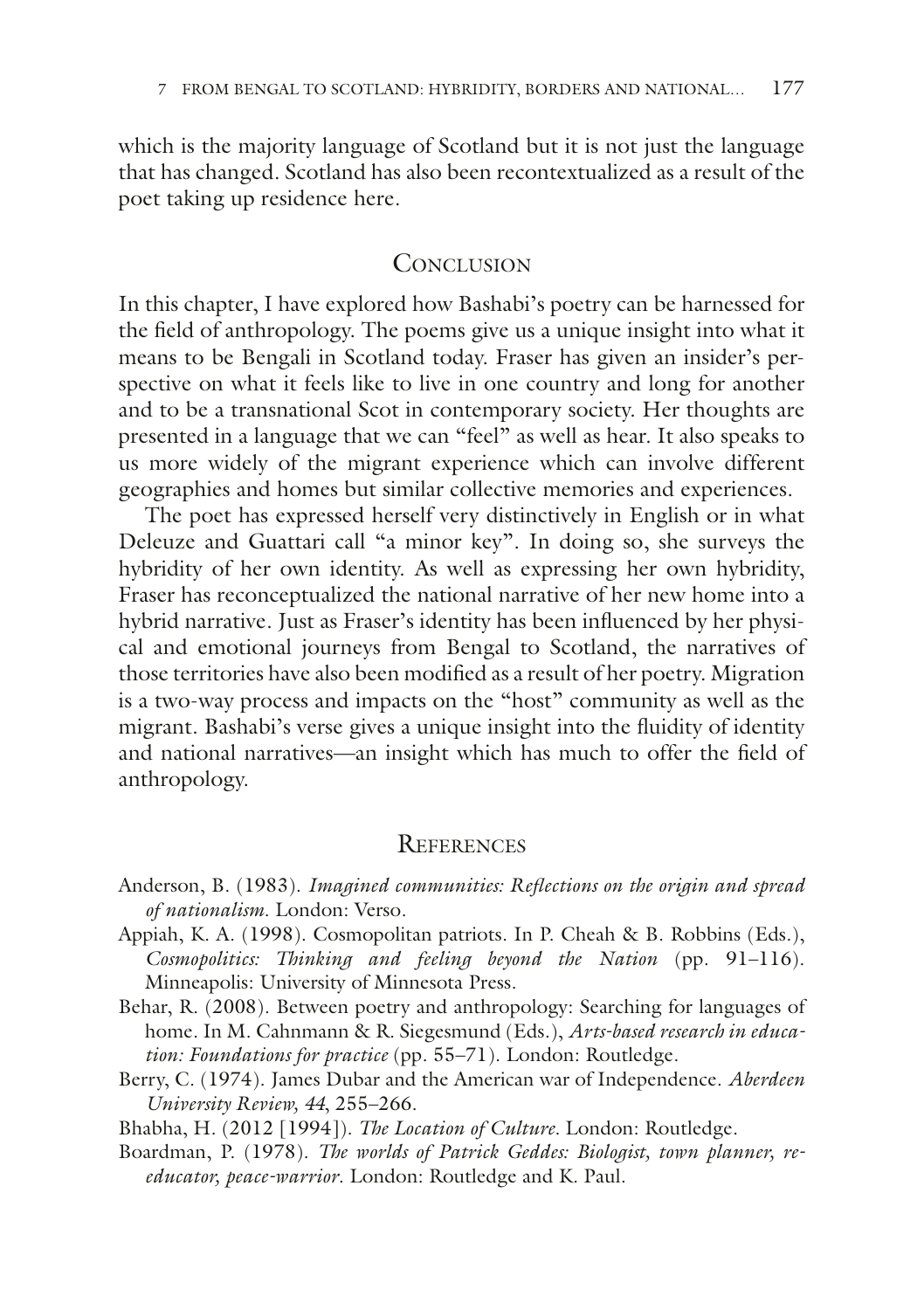- <span id="page-21-17"></span>Broadie, A. (2001). *The Scottish enlightenment: The historical age of the historical nation*. Edinburgh: Birlinn.
- <span id="page-21-1"></span>Bryant, G. J. (1985). Scots in India in the eighteenth century. *The Scottish Historical Review, 64*(177), 22–41.
- <span id="page-21-2"></span>Buettner. (2002). Haggis in the raj: Private and public celebrations of Scottishness in late Imperial India. *The Scottish Historical Review, 81*, 212–239.
- <span id="page-21-4"></span>Clifford, J. (1986). Introduction: Partial truths. In J. Clifford & G. E. Marcus (Eds.), *Writing culture: The poetics and politics of ethnography* (pp. 1–26). Berkeley: University of California Press.
- <span id="page-21-12"></span>Clifford, J. (1992). Traveling cultures. In L. Grossberg, C. Nelson, & P. Treichler (Eds.), *Cultural studies* (pp. 96–116). London: Routledge.
- <span id="page-21-16"></span>Davie, G. (1961). *The democratic intellect*. Edinburgh: Edinburgh University Press.
- <span id="page-21-5"></span>Dawson, A., Hockey, J., & James, A. (Eds.). (1997). *After writing culture: Epistemology and praxis in contemporary anthropology*. London: Routledge.
- <span id="page-21-10"></span>Deleuze, G., & Guattari, F. (1987). *A Thousand Plateaus* (trans: Massumi, B.). Minneapolis: University of Minnesota Press.
- <span id="page-21-3"></span>Diamond, S. ed. (1986). *Poets/anthropologists, anthropologists/poets*. Special issue of Dialectical Anthropology 11 (24).
- <span id="page-21-7"></span>Doty, M. (2010). *The art of description: World into word*. Washington, DC: Graywolf Press.
- <span id="page-21-6"></span>Fassin, D. (2014). True life, real lives: Revisiting the boundaries between ethnography and fiction. *American Ethnologist, 41*(1), 40–55.
- <span id="page-21-8"></span>Fraser, B. (1997). *Life*. Diehard Poetry: Edinburgh.
- <span id="page-21-0"></span>Fraser, B. (2004). *Tartan & Turban*. Edinburgh: Luath Press.
- <span id="page-21-18"></span>Fraser, B. (2005). *A meeting of two minds: The Geddes Tagore letters*. Edinburgh: WordPower Books.
- <span id="page-21-13"></span>Fraser, B. (2008). *Bengal partition stories: An unclosed chapter*. New York: Anthem Press.
- <span id="page-21-15"></span>Fraser, B. (2009a). *From the Ganga to the Tay: An epic poem*. Edinburgh: Luath Press.
- <span id="page-21-19"></span>Fraser, B. (2009b). Preface. In *From the Ganga to the Tay: An epic poem* (pp. 9–12). Edinburgh: Luath Press.
- <span id="page-21-11"></span>Fraser, B. (2012). Ragas & reel. Visual and poetic stories on migration and dias*pora*. Edinburgh: Luath Press.
- Fraser, B. (2015a). Rabindranath Tagore's global vision. *Literature Compass, 12*(5), 161–172.
- <span id="page-21-14"></span>Fraser, B. (2015b). *Letters to my mother and other mothers*. Edinburgh: Luath Press.
- <span id="page-21-9"></span>Fraser, B. (2017). *The homing bird*. Edinburgh: Indigo Dreams Publishing.
- Fraser, N., & Fraser, B. (2018). Rabindranath Tagore and Patrick Geddes: An introduction to their ideas on education and the environment. In B. Fraser, T. Mukherjee, & A. Sen (Eds.), *A confluence of minds: The Rabindranath Tagore and Patrick Geddes reader on education and environment* (pp. 9–22). Edinburgh: Luath Press.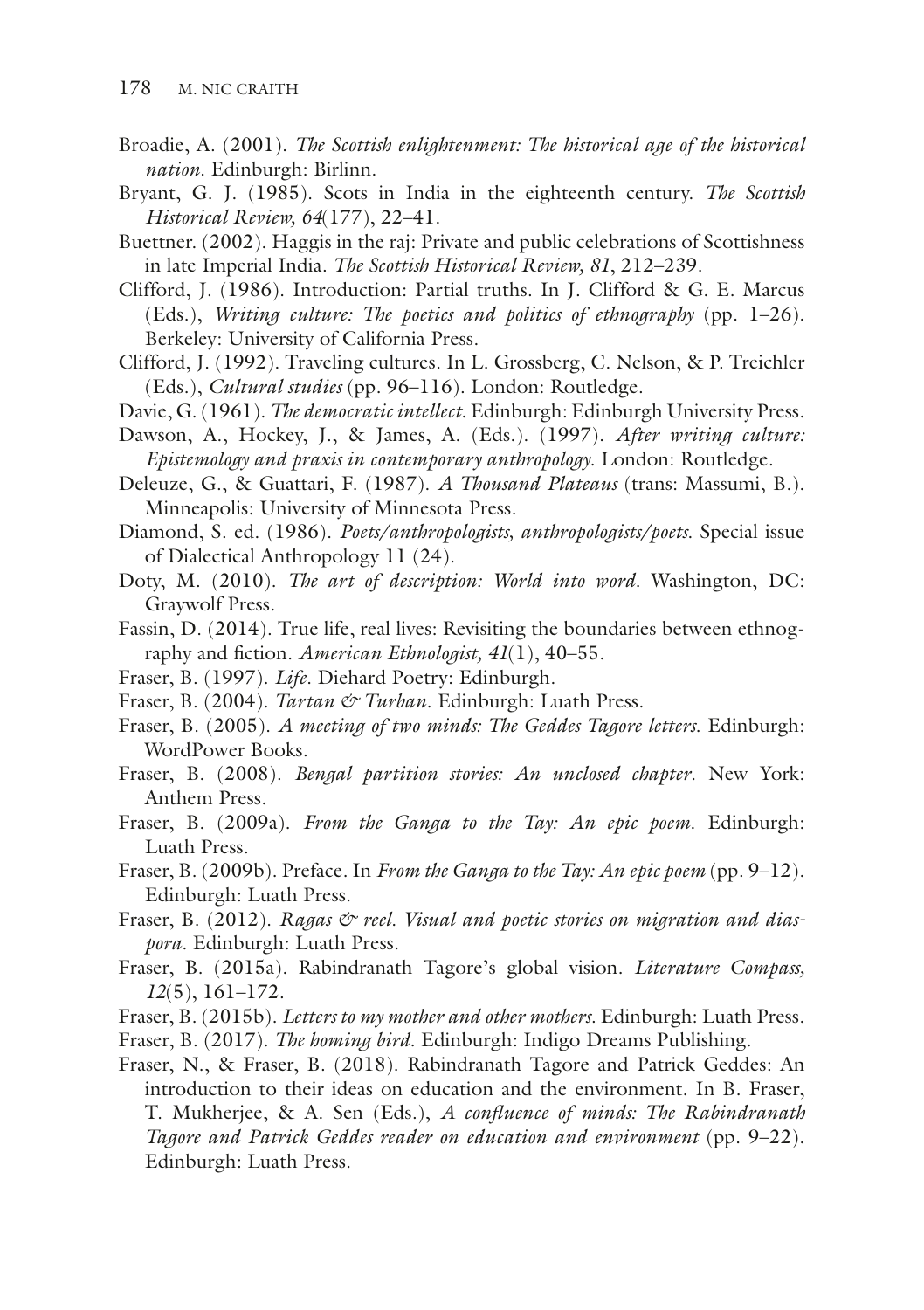- <span id="page-22-6"></span>Friedrich, P. (1996). The culture in poetry and the poetry in culture. In E. V. Daniel & J. M. Peck (Eds.), *Culture/contexture: Explorations in anthropology and literary studies* (pp. 37–57). Berkeley: University of California Press.
- <span id="page-22-4"></span>Geertz, C. (1973). *The interpretation of cultures*. New York: Basic Books.
- <span id="page-22-11"></span>Hannerz, U. (1992). *Cultural complexity: Studies in the social organization of meaning*. New York: Columbia University Press.
- <span id="page-22-8"></span>Hannerz, U. (2016). *Writing future Worlds*. Bern: Springer.
- <span id="page-22-3"></span>Hymes, D. (1993). "Fivefold fanfare for coyote" and "Spearfish sequence." In W. Bright (Ed.), *A Coyote reader* (pp. 50–55, 178–179). Berkeley: University of California Press.
- <span id="page-22-2"></span>Jackson, M. (1989). *Duty free: Selected poems 1965–1988*. Dunedin: J. McIndoe.
- <span id="page-22-16"></span>Jamieson, R. A. (2004). Gifts send down roots. In B. Fraser (Ed.), *Tartan & Turban* (pp. 13–15). Edinburgh: Luath Press.
- <span id="page-22-13"></span>Kockel, U. (2008). Putting the folk in their place: Tradition, ecology and the public role of ethnology. *Anthropological Journal of European Cultures, 17*(1), 5–23.
- <span id="page-22-7"></span>Maynard, K., & Cahnmann-Taylor, M. (2010). Anthropology at the edge of words: Where poetry and ethnography meet. *Anthropology and Humanism, 35*(1), 2–19.
- McFayden, M., & Nic Craith, M. (2020). Euro-scots heritage and the democratic impulse. In U. Kockel, C. Clopot, B. Tjarve, & M. Nic Craith (Eds.), *Heritage and festivals in Europe: Performing identities* (pp. 141–155). London: Routledge.
- <span id="page-22-12"></span>McLean, S. (2009). Stories and cosmogonies: Imagining creativity beyond "nature" and "culture". *Cultural Anthropology, 24*(2), 213–243.
- <span id="page-22-14"></span>Meller, H. (2017). *Patrick Geddes social evolutionist and city planner*. London: Routledge.
- <span id="page-22-18"></span>Nic Craith, M. (1993). *Malartú Teanga: Meath na Gaeilge sa Naóú hAois Déag*. Bremen: ESIS.
- <span id="page-22-10"></span>Nic Craith, M. (2000). Contested identities and the quest for legitimacy. *Journal of Multilingual and Multicultural Development, 21*(5), 399–413.
- <span id="page-22-17"></span>Nic Craith, M. (2003). *Culture and identity politics in Northern Ireland*. New York: Palgrave.
- <span id="page-22-0"></span>Nic Craith, M. (2012). *Narratives of place, belonging and language: An intercultural perspective*. New York: Palgrave.
- <span id="page-22-15"></span>Nic Craith, M. (2015/6). "Migrant" writing and the re-imagined community: Discourses of inclusion/exclusion. *German Politics and Society*, *33*(1), 84–99.
- <span id="page-22-1"></span>Nic Craith, M. (2020). *The vanishing world of the Islandman: Narrative and nostalgia.* Bern: Springer.
- <span id="page-22-5"></span>Nic Craith, M., & Kockel, U. (2014). Blurring the boundaries between literature and anthropology. A British perspective. *Ethnologie Française, 44*, 689–697.
- <span id="page-22-9"></span>Ortner, S. (2010). Reflections on studying up in Hollywood. *Ethnography, 11*(2), 211–233.